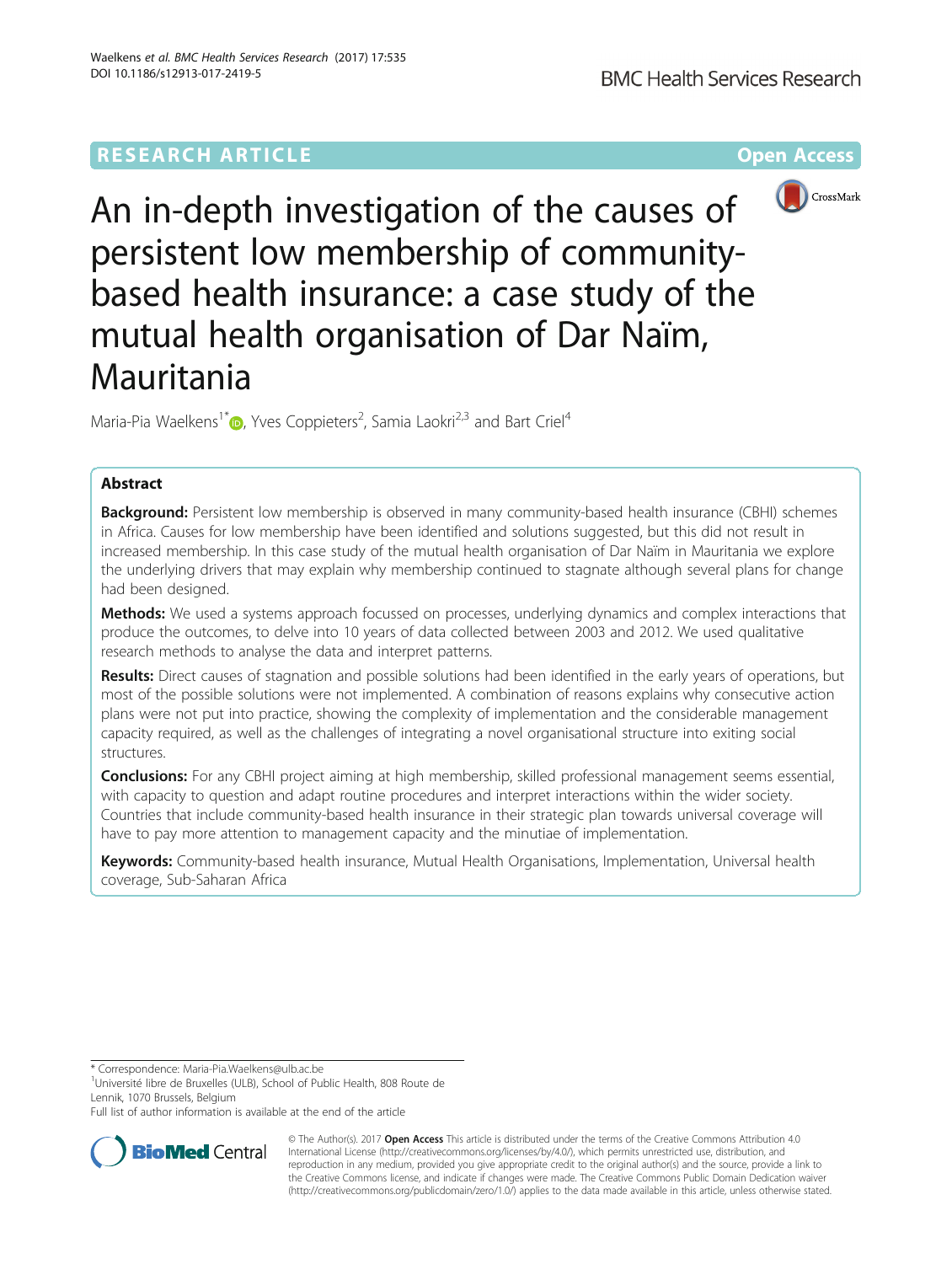# Background

Community-based health insurance (CBHI) refers to voluntary, non-profit health insurance, organised at local level where state provision or formal health insurance do not provide protection against the cost of illness. CBHI applies the principles of insurance, i.e. resource pooling, prepayment and risk-sharing, and negotiation with other partners in the health system to improve access to care, financial protection and responsiveness of health services [[1\]](#page-16-0). A mutual health organisation (MHO) is the type of CBHI scheme most common in West Africa, governed by its members.

CBHI has been introduced in many African countries in second half of the 20th century [\[2](#page-16-0)]. Especially in the 1990s and 2000s there was a rapid expansion, when CBHI was considered a stepping stone towards national health insurance [[3\]](#page-16-0). Results, however, did not match expectations, and the initial enthusiasm of the international community to support CBHI decreased. Yet before deciding to reject CBHI as a health financing strategy, it seems reasonable to verify whether its implementation received sufficient attention. Moreover, many governments included CBHI in their current strategies towards universal health coverage, particularly to reach the informal sector, which further advocates for an indepth examination of implementation processes and practices, and whether and how they can be improved.

### Membership: a performance indicator for CBHI

Because affiliation is voluntary, membership is a yardstick of performance of CBHI: health insurance that offers interesting benefits will attract members; low membership should prompt investigation why the health insurance scheme does not attract more members.

The main indicators for measuring membership are population coverage or the proportion of the target population that is insured, the growth rate or the number of members compared to the previous year, the renewal rate or the proportion of beneficiaries who renew their subscription, and the proportion of members amongst patients attending health services.

When calculating population coverage, the figure that matters is not the number of registered beneficiaries, but that of active beneficiaries, i.e. beneficiaries who are upto-date with premium payment and are entitled to benefits. The renewal rate indicates the number of beneficiaries eligible for renewal at the start of the year who did renew their subscription. It is normally an indicator of members' satisfaction and the capacity of the health insurance scheme to retain members. Alternatively, this question can be measured by its opposite, the "dropout" rate. The proportion of members amongst patients is an indicator of the power the members' organisation may have to influence health care provision.

From the very early to more recent reviews of the evidence, low membership is persistently observed in CBHI schemes in sub-Saharan Africa [\[2](#page-16-0), [4](#page-16-0)–[6](#page-16-0)]. Many causes contributing to low membership have been identified. They include contextual factors such as affordability of contributions, understanding and accepting the principles of insurance, distance to health facilities and the quality of health care they offer, trust in scheme management and care provider, the existence of an appropriate legal framework and financial support, and internal factors related to CBHI scheme's organisation and management such as provision of interesting benefit packages, response to expectations, information of the target population, design issues such as the unit of enrolment and the timing of collecting contributions, technical and management capacity [\[1, 5](#page-16-0)–[13\]](#page-16-0).

Recent studies continue to focus on the determinants of membership both in terms of reasons for affiliation  $[14–18]$  $[14–18]$  $[14–18]$  $[14–18]$  $[14–18]$  or reasons for drop-out  $[16, 19–21]$  $[16, 19–21]$  $[16, 19–21]$ . There are few follow-up studies, however, that check whether recommendations to improve performance were implemented, to which outcome, and why or why not. This implementation is the focus of our case study of the MHO Dar Naïm in Mauritania. We present the findings from the perspective of low membership.

# Creation of the MHO of Dar Naïm

Dar Naïm is a suburb of Nouakchott, the capital of Mauritania. It was created in 1989 after an influx of rural populations, and remains one of the poorer suburbs of Nouakchott where new migrants settle first. In 2007 about 39% of households gained their income in the informal sector, 26% were without work, 17% were government employees, 12% private sector workers and 6% pensioners [\[22\]](#page-16-0). The government appointed the NGO Caritas Mauritanie<sup>1</sup> to organise health care in Dar Naïm. Since 1990, its "Projet Santé Dar Naïm (PSDN)<sup>2</sup>" is the main provider of first line health care in the area. Inspired by examples in neighbouring Senegal, the management team of the PSDN proposed to establish an MHO to improve financial access to health care. All preparations, feasibility study, organisational structure, management procedures and tools followed the guidelines of the Strategies and Techniques against Social Exclusion and Poverty programme (STEP) of the International Labour Organisation (ILO), later described in several guides [\[23](#page-16-0)–[25](#page-16-0)]. The overall design of the scheme was that of a Mutual Health Organisation (MHO), characterised by ownership by its members and governed by a General Assembly, Board of Administrators, Executive Committee and Control Committee [[26, 27\]](#page-16-0) (Fig. [1\)](#page-2-0). This model was selected with the understanding that its organisational structure would "strengthen the capability of the community to gain control over the factors and decisions that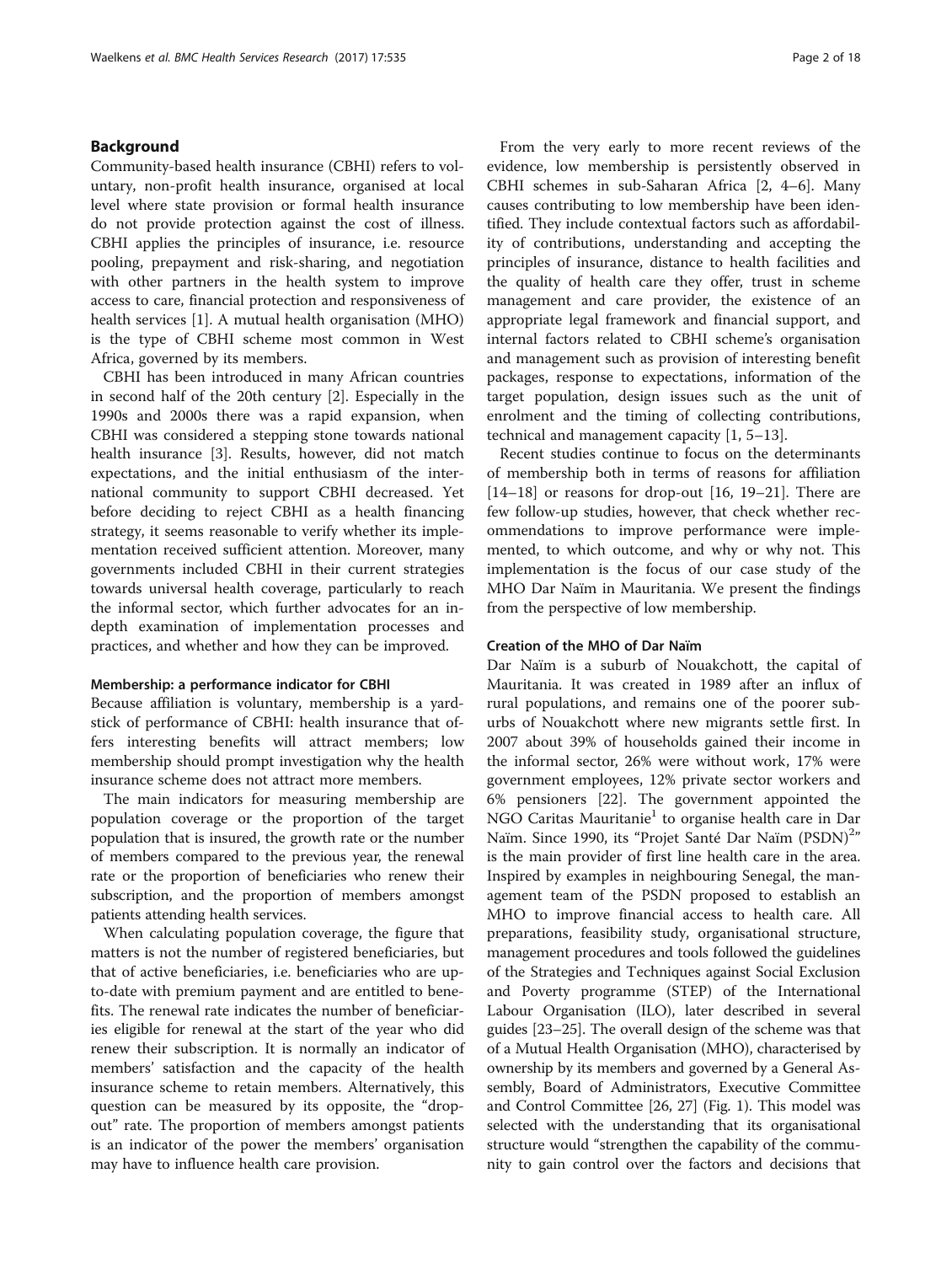<span id="page-2-0"></span>

affect their health", an objective of the MHO project [[28](#page-16-0)]. Funding for set-up and management was provided by the Belgian organisation Memisa<sup>3</sup> for a period of 10 years.

Preparations started in August 2000, the feasibility study from initial training to restitution of results took place from May to November 2002 [\[18](#page-16-0)]; and the Mutual Health Organisation of Dar Naïm (Mutuelle communautaire de santé de Dar Naïm - MCSDN) was officially created on January 11th 2003. Payment of the first claims started on July 1st 2003, for those members who had paid premium during a waiting period of 6 months.

The PSDN had divided Dar Naïm in seven, later eight, zones, and decentralised "Bureaux de zones" were established with each an Executive Board of voluntary delegates. Only the manager of the MHO is remunerated. The organisational structure and the attributes of each function, as well as membership conditions, benefits and functioning of the MHO are laid down in the Statutes, composed of a Constitution and Rules and Regulations [\[29\]](#page-16-0).

### Membership procedures

Membership is geographical. All residents of Dar Naïm, without exclusion, can subscribe to the MHO. There is

no specific period of enrolment: members can register at any time of the year. The household is the unit of affiliation. Membership is voluntary, but affiliation of all dependents is automatic: to limit adverse selection, a household has to subscribe with all its members and pay contribution for each dependent. Members formed units of ten households and elected their delegate who represents the unit in the General Assembly.

Each household paid a membership fee of 200 Mauritanian Ouguiya (MRO) (0.71 EUR) from 2002 to 2006 and of 300 MRO (0.97 EUR) since 2007. A membership booklet identifies beneficiaries when seeking care. Premium was 50 MRO (0.18 EUR) per person per month in 2003 and increased to 80 MRO (0.21 EUR) or 840 MRO per year in 2012, following inflation and higher charges for care. Membership is terminated when due premiums are not paid during six consecutive months.

# Persistent low membership

All stakeholders involved in the MHO project of Dar Naïm had expected a rapid expansion of the MHO and agreed that it had been set up in favourable conditions. The feasibility study had indicated that a large majority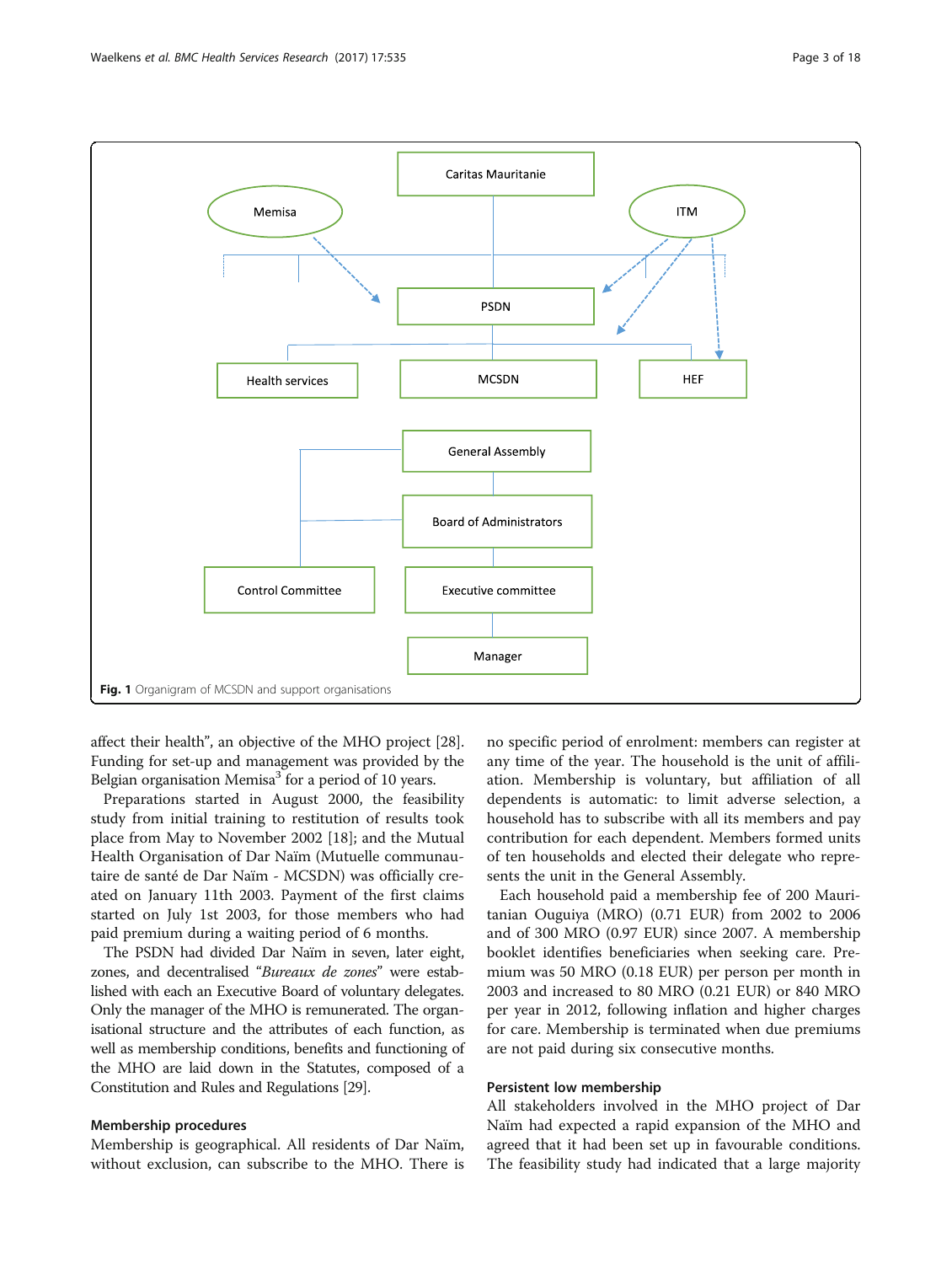of the population was able and willing to pay [\[28\]](#page-16-0). There was a dynamic tissue of cooperatives, associations and microinsurance initiatives. Many referred to the Koran to support their positive opinion of the creation of a mutual health insurance scheme. Health care services were well attended: for the latest episode of illness, 71% sought care in the formal health sector, while 18% stayed at home expecting spontaneous recovery, 8% preferred auto medication and 3% sought care with a traditional healer [[28\]](#page-16-0). The PSDN that launched the initiative was well known and trusted, the project had the support of health authorities and local authorities, and sufficient funding was secured to sustain set-up, management and monitoring and evaluation for a 10-year period. But 1 year into operations the dwindling number of active beneficiaries endangered the viability of the scheme. In September 2003, only 828 out of 9750 registered beneficiaries (8.5%) were up-to-date with payment. The PSDN and its supporting organisations Caritas Mauritanie and Memisa requested technical assistance from the Institute of Tropical Medicine (ITM<sup>4</sup>). In December 2012, after 10 years of operation and repeated attempts to remedy those determinants that seemed to cause stagnation, membership continued to stagnate.

This deadlock prompted us to revisit our material gathered during a 10-year period from 2003 to 2012 to uncover factors underlying the stagnation of the MHO of Dar Naïm and especially to understand what withheld implementing change. The findings may be food for thought for many other CBHI schemes where membership remains low even when direct causes for low membership have been identified.

# Methods

#### A ten-year action research process

Data for our current, retrospective study were collected over a 10-year period from 2003 to 2012 in the context of action research [[30, 31\]](#page-16-0) that accompanied the programme to guide improvement of performance, with a research agenda defined by the problems that managers faced in daily practice. A first programme evaluation in December 2003 was followed by six more, the latest in December 2012. Each evaluation visit took about 14 days. It started with measurement of outcomes against objectives, based on performance indicators used in the routine monitoring system, discussion of achievements and challenges encountered in implementing the latest action plan, and identifying particular queries that needed looking into. Proposed solutions were often formulated as hypotheses to be tested, the results evaluated and new solutions proposed in an iterative process that was part of the management cycle. The research process was participatory. The principal investigator was not an external observer, but also an actor in the process.

From 2005 onwards, in addition to the evaluation process focused on local needs, we used a standardized protocol for data collection, a checklist of essential factors to look into during each evaluation. Its underlying aim was to collect similar data in the various CBHI programmes in which we were involved to prepare crosscase comparison of performance of CBHI and of the contextual conditions and implementation processes that influence outcomes. Questions regarding performance were classified following the major goals of CBHI we had identified [[32\]](#page-16-0): health system goals (1. access to health care services, 2. contribution to equitable health financing, 3. impact on service delivery), economic goals (4. protection of household assets) and socio-political goals (5. inclusiveness, 6. empowerment of members) (Box 1). Questions related to the process to achieve these goals were organised into two axes of analysis: viability of the scheme and management.

The routine monitoring system of the MHO of Dar Naïm is the source of quantified data on membership, financial situation and use of health services. The database of the PSDN is the main source of information on utilization and cost of health services. Data from hospitals and the health district were at the time of data collection either inaccessible or incomplete. Two comprehensive surveys were carried out in the course of the programme. The first, the feasibility study carried out in 2002, provides information on socio-economic background, willingness to participate, perceived priorities in service provision, ability to pay, health service utilization and available health services at the start of the project [[28](#page-16-0)]. The second was a population survey carried out in December 2007 in which 1200 household heads were interviewed to understand their opinion about membership and the future of the MHO [\[22\]](#page-16-0). Ad hoc studies were carried out to answer specific questions, such as cost and quality assessments of health facilities, in-depth interviews and group discussions with community members, with actors involved in the management of the scheme and with key persons in local and national institutions. Their results are included in the evaluation reports that are the main source of the current data revision.

### The current data revision

To gain more understanding of why things happened as they did, the material gathered during this 10-year research process was taken up again to analyse the data, with hindsight, using a systems approach that focused on the processes, the underlying dynamics and the complex interactions that produce the outcomes [\[33](#page-16-0)]. The system under review is the MHO itself, with its organisational structure, design and management. It functions in a societal, legal, economic, cultural, political and administrative environment, with privileged interactions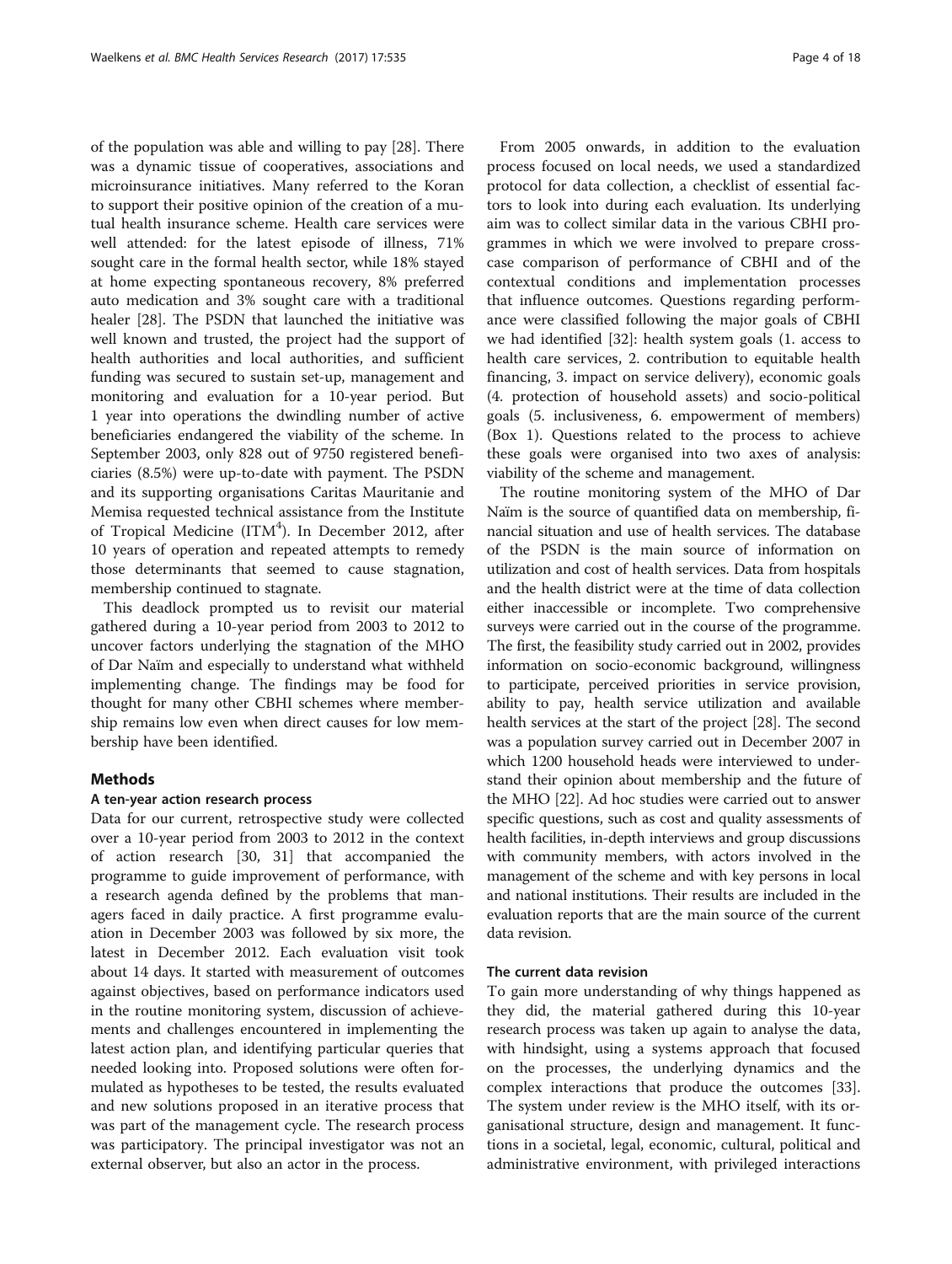### Organising data

Framework analysis [\[34](#page-16-0), [35\]](#page-16-0) offered a structured approach to organise the huge amount of data and examine a vast diversity of questions related to the performance of CBHI. We retained the six areas of performance of our protocol for data collection and combined its determinants of performance with those examined in influential reviews of the effectiveness of CBHI [[1](#page-16-0), [5, 36](#page-16-0)–[40](#page-16-0)] and manuals of CBHI evaluation [\[25, 41](#page-16-0), [42](#page-17-0)].

The resulting framework consists of a comprehensive set of indicators and questions arranged under twenty headings (Table 1). The first themes describe baseline and creation, providing relevant information to understand the local context and information against which developments can be compared. The subsequent themes each concern an angle from which the performance of CBHI can be examined.

The original data were rearranged and summarized within the part or parts of the framework to which they relate. The same data can be classified under several headings, where they are interpreted from another viewpoint. Within each theme, classifying followed a sequence from objectives to outcomes (Objective  $\rightarrow$ Design  $\rightarrow$  Implementation  $\rightarrow$  Outcome), with a separate category for interactions between actors. Quantified data from the routine monitoring systems were compiled in tables providing a 10-year overview and classified under the appropriate headings.

#### Analysis

This charting process involved a first level of abstraction and synthesis that paved the way for finding associations and explanation. Since our aim was to find meaning, our exploration needed to interpret patterns rather than simply detect them, and find those interactions that drive the system. We used grounded theory [[31,](#page-16-0) [43](#page-17-0)] as the principal research method to analyse the data and interpret patterns: letting data speak for themselves to organise, classify, generate hypotheses and build a theory from the bottom that explains the behaviour of the system. This was first done on a theme by theme basis, from the particular viewpoint of the theme heading, considering for each theme external factors influencing the process, internal factors and stakeholder interactions. Quantified data served the sole purpose of describing outcomes, without further quantitative analysis. Next, reading across themes highlighted underlying facts, events and

#### Table 1 Framework for organising data and analysis

Areas of performance:

- 1. Access to health care services
- 2. Contribution to equitable health financing
- 3. Impact on service delivery
- 4. Protection of household assets
- 5. Inclusiveness
- 6. Empowerment of members.

Determinants of performance:

- 1. Creation: the objectives formulated by each stakeholder and the process that led to the launching of the CHI scheme.
- 2. Environmental profile: background information on socio-economic conditions, the health system, health service delivery and quality of services, and health financing.
- 3. Preparedness: readiness of the national administrative, legal and financial system, of the health sector and of the target population to integrate community health insurance.
- 4. Resource mobilisation describes design and implementation related to premium, co-payment and subsidies.
- 5. Marketing and communication
- 6. Financial management: the administrative functions of budgeting and bookkeeping.
- 7. Financial viability: financial results and specific indicators measuring financial viability of CHI.
- 8. Managing risks: strategies to manage adverse selection, overconsumption, provider's prescription, and fraud.
- 9. Financial protection: risk-spreading between healthy and sick, prepayment to reduce direct payment at the time of illness and measures to reduce the overall bill.
- 10. Premium calculation: how were benefits' package and premium calculated
- 11. Benefits: the package of services, conditions for accessing benefits, evolution of the package over time.
- 12. Membership: rules and regulations, membership statistics and reasons for affiliation and drop-out.
- 13. Social inclusion: strategies and activities for inclusion of vulnerable groups.
- 14. Utilisation: utilisation figures of members and non-members; health seeking behaviour.
- 15. Provider payment: rules and management practices related to claims' payment.
- 16. Health care provision: health care providers, quality of care, relationship between CHI scheme and health care providers, strategies and action to influence provision of care.
- 17. Stewardship: legislation, government involvement.
- 18. Governance & decision-making: organisational structure, interactions within the scheme.
- 19. Role table: support to get insights in interactions.
- 20. Empowerment: 'empowerment in action' describes the practices of community participation within the MHO; 'empowerment as a result' explores whether the organisational structures of the MHO influence power relationships in matters of health and society.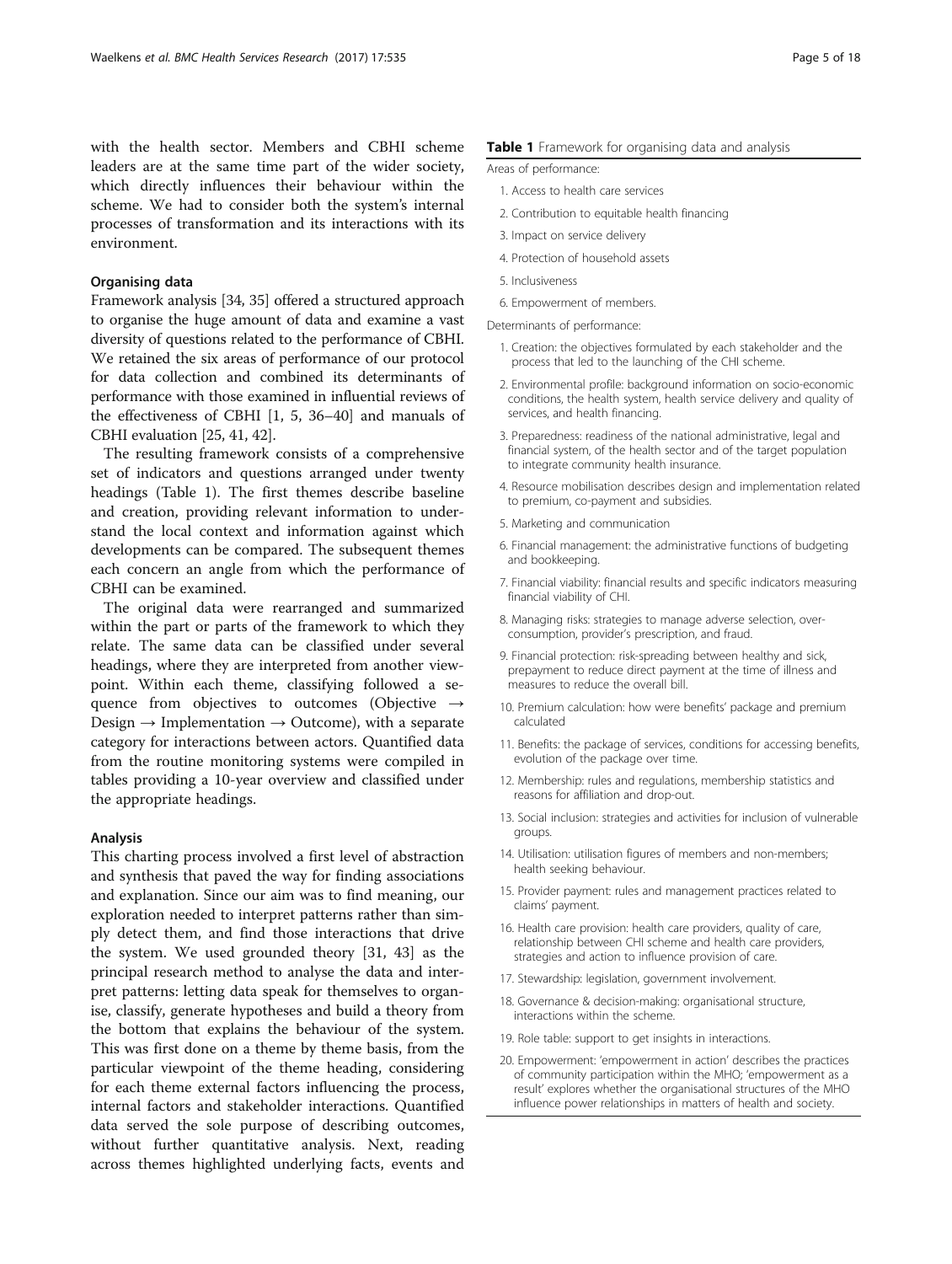processes that seem to influence outcomes in various themes. These emerging patterns generated theoretical understanding, formulated as hypotheses that explain what held back the performance of the MHO of Dar Naïm. They will be the main issues selected for subsequent cross-case comparison with similar studies of other CBHI schemes, to generate a higher-level grounded theory.

The structured analytical process used to organise data is not necessarily conflicting with grounded theory approach [\[35\]](#page-16-0). Each thematic heading can be seen as an individual research question, within which analysis is done using the constant comparison method of a grounded approach: testing first one element to another, then confronting emerging theoretical constructs to new data, and theoretical ideas across themes.

# Results

The findings reported here are a selection of determinants of persistent low membership of the MHO of Dar Naïm, illustrated by events that seem most telling to substantiate our path to conclusions.

#### Main membership figures

In June 2003, when claims payment started, there were 9655 registered beneficiaries for a population of 59,486 (Table 2); a population coverage of 16.2%. One year later, however, 6188 beneficiaries had been terminated because they had not paid contributions for more than 6 months. Since then, the average number of active beneficiaries is around 3086. At its peak in 2008 and 2009, 7% of the population of Dar Naïm were active beneficiaries. In 2012, 3233 active beneficiaries represented 3.8% of the population that was then estimated at 85,000. Not all members were self-paying. In 2005, the PSDN had started a Health Equity Fund (HEF) to improve access to health care for the poorest [[44\]](#page-17-0). By 2012, the HEF paid the contributions of 23% of all active beneficiaries of the MHO.

The average drop-out rate, calculated on basis of terminated memberships, is 26% (Table [3\)](#page-6-0). This does not inform about long-term retention of remaining members. It could as well be that they remain in the MHO for 1 or 2 years, then drop out, register again years later, etc.

The proportion of MHO members amongst the patients attending health services was measured in the four health facilities of the PSDN where most members attend. MHO members are only a minority: they account for 7% of consultations, for 2% of births, and 5% of the revenues (Table [4\)](#page-6-0).

# Technical solutions for deficiencies in design and management

During a first evaluation of the MHO that took place in December 2003, a range of difficulties contributing to the low contribution rates were identified (Table [5](#page-7-0)). These difficulties were not related to external conditions, but to internal management. Some required changes in the original design, others required different management approaches or redefining roles and relations between actors. Possible solutions were extensively discussed with key actors during this and consecutive programme evaluations, but planned actions were only very partially implemented. This implies that beneath the identified causes for stagnation and their technical, straightforward solutions, there is a second layer of obstacles that prevent implementing change. The following examples illustrate underlying obstacles to action.

#### Procedures for proving entitlement: a successful change

To prove entitlement to benefits when seeking care, patients needed to present their membership booklet in which their picture appeared and a 'guarantee letter' issued by the *bureau de zone*, proving that their household was up-to-date with contributions. Obtaining the document from the *bureau de zone* was not practical. The bureau may be far away from the health facility or the person who issued the letters could not be found. When finally seeking care without the guarantee letter, members were denied benefits. Frustration and disappointment made them give up monthly payment.

| <b>Table 2</b> Number of active beneficiaries entitled to benefits over time <sup>a</sup> |  |
|-------------------------------------------------------------------------------------------|--|
|-------------------------------------------------------------------------------------------|--|

|                               | 2002   | 2003               | 2004   | 2005   | 2006   | 2007   | 2008   | 2009   | 2010   | 2011   | 2012   |
|-------------------------------|--------|--------------------|--------|--------|--------|--------|--------|--------|--------|--------|--------|
| Registered beneficiaries      | 8869   | 9655               | 4894   | 6223   | 6696   | 7207   | 7054   | 6234   | 5672   | 4950   | 6311   |
| Active beneficiaries          |        | 2281               | 475    | 2523   | 3058   | 2481   | 4501   | 4763   | 3946   | 2598   | 3233   |
| Estimated population          | 64,800 | 59486 <sup>b</sup> | 60,000 | 62,000 | 64,000 | 65,000 | 65,500 | 69,801 | 70,000 | 85,000 | 85,000 |
| Effective coverage (%)        |        | 4%                 | 2%     | 4%     | 5%     | 4%     | 7%     | 7%     | 6%     | 3%     | 4%     |
| Beneficiaries HEF             |        |                    |        | 51     | 200    | 293    | 452    | 510    | 598    | 674    | 736    |
| % self-paying beneficiaries   |        | 100%               | 100%   | 98%    | 93%    | 88%    | 90%    | 89%    | 85%    | 74%    | 77%    |
| Growth Ratio <sup>c</sup> (%) |        |                    | $-35%$ | 71%    | 21%    | $-9%$  | 81%    | 6%     | $-17%$ | $-34%$ | 24%    |

a The membership figures provided by the monitoring system of the MHO of Dar Naïm contain inconsistencies. Figures provided here are based on meticulous comparison of all available data<br> $\frac{1}{2}$  a survey done by the PSDN under supervision of the "Office National de la Statistique" in September 2003

 $\epsilon$  (Number of insured Current year – Number of insured previous year) / Number of Insured previous year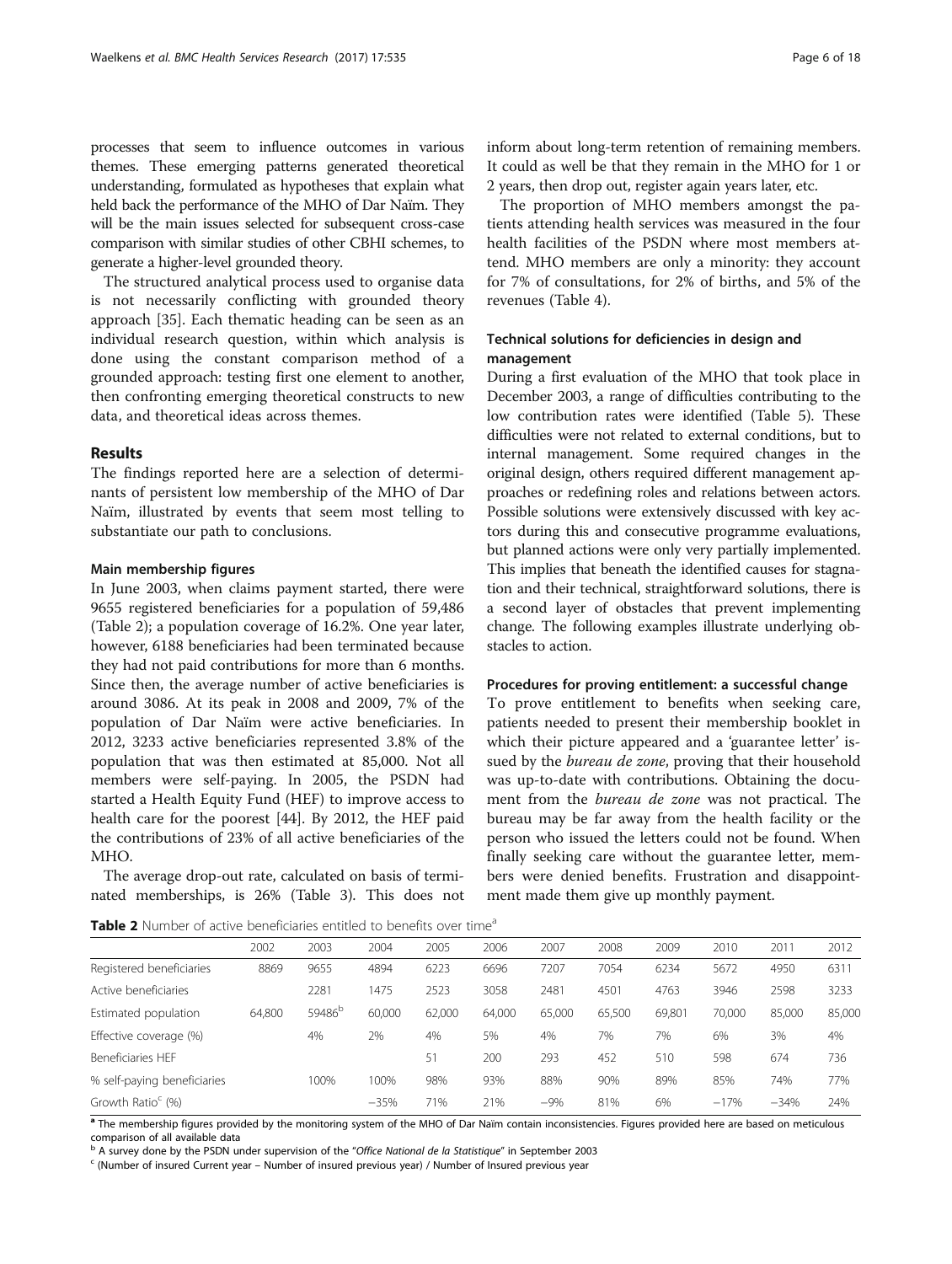## <span id="page-6-0"></span>Table 3 Drop-out rate

|                                                        | 2003 | 2004   | 2005 | 2006 | 2007 | 2008  | 2009 | 2010 | 2011 | 2012     |
|--------------------------------------------------------|------|--------|------|------|------|-------|------|------|------|----------|
| Registered beneficiaries on January 1st                | 8869 | 9655   | 4894 | 6223 | 6696 | 7207  | 7054 | 6234 | 5672 | 4950     |
| New beneficiaries in the six first months <sup>a</sup> |      | 735    | 1017 | 795  | 841  | 4215  | 652  | 648  | 774  | 685      |
| Total beneficiaries on June 30th                       |      | 10.390 | 5911 | 7018 | 7537 | 1.422 | 7706 | 6882 | 6446 | 5635     |
| Terminated beneficiaries on December 31st              |      | 6188   | 705  | 1568 | 741  | 4851  | 1828 | 1497 | 2152 | $\Omega$ |
| Drop-out rate                                          |      | 0.60   | 0.12 | 0.22 | 0.23 | 0.42  | 0.24 | 0.22 | 0.33 | 0.00     |
|                                                        |      |        |      |      |      |       |      |      |      |          |

<sup>a</sup> Membership is terminated when premium is not paid during 6 months

A simpler way to check entitlement was to abolish guarantee letters and distribute lists of active members to the health facilities, where the staff directly checks entitlement with the list of names.

However, the Board of Administrators was reluctant to abolish the guarantee letter, partly because they were not inclined to make changes to the original design, partly because it would reduce the role of the bureaux de zone and might offend the local leaders who managed them. All community leaders had been given a position of responsibility in the MHO to safeguard social harmony. Not antagonising them was a predominant motive underlying decisions of the Board of Administrators. However, the manager was convinced that simplified procedures for entitlement were essential to avoid frustration of active beneficiaries seeking care. Owing to her persistent efforts the guarantee letter was abolished in 2007 and timely distribution of the lists was routinely achieved in 2008. Since then, the new procedures to prove entitlement are accepted by all and few even remember the previous system that leaders wanted to maintain.

# Procedures for premium collection: a partial but insufficient change

Premium collection, as initially designed, involved many people: delegates collect monthly contributions from

their unit of ten members and transfer it to the treasurer of the bureau de zone who in turn transfers the moneys to the central MHO office. In practice, many delegates ceased to collect monthly contributions of their unit members, because it involved more efforts than they were willing to bear on a voluntary basis. The bureaux de zone did not perform as expected and three did not function at all. Thus, members who wanted to pay their contribution did not know where to go.

An alternative that worked well was direct payment by delegates to the manager, who went monthly to each zone to collect contributions, thus cutting out intermediate steps between members and the bank account of the MHO, avoiding delays, solving the problem of transport costs for volunteers, and collecting contributions where the *bureaux de zone* were dysfunctional. However the monthly tour by the manager was interrupted, mainly because it devalued the role of the *bur*eaux de zone.

Annual payment, which would greatly simplify premium collection and was affordable for most members, was initially rejected by the Board of Administrators because they did not know any other scheme that did so. It was later accepted when a survey done at the end of 2007 revealed that interviewed ex-members' (176/1200, 15%) main advice was to improve the system for premium collection, and that current members (349/1200,

Table 4 Proportion of MHO members among attendants of the PSDN health structures

|                                                                                     | 2004   | 2005   | 2006   | 2007   | 2008   | 2009   | 2010   | 2011   | Total   |
|-------------------------------------------------------------------------------------|--------|--------|--------|--------|--------|--------|--------|--------|---------|
| % of consultations (curatives, pre- and postnatal <sup>a</sup> ) by MHO members     |        |        |        |        |        |        |        |        |         |
| Consultations by MHO members                                                        | 1119   | 1696   | 2940   | 3562   | 4353   | 5536   | 4243   | 2691   | 26,140  |
| Total consultations                                                                 | 35,501 | 37,292 | 41,668 | 46,777 | 51.304 | 56,636 | 54,429 | 58,895 | 382,502 |
| % MHO                                                                               | 3%     | 5%     | 7%     | 8%     | 8%     | 10%    | 8%     | 5%     | 7%      |
| % of deliveries by MHO members                                                      |        |        |        |        |        |        |        |        |         |
| Deliveries by MHO members <sup>b</sup>                                              | 21     | 38     | 50     | 23     | 44     | 98     | 102    | 85     | 461     |
| Total deliveries                                                                    | 1876   | 1992   | 2056   | 2267   | 2535   | 2700   | 2408   | 2580   | 26,228  |
| % MHO                                                                               | 1%     | 2%     | 2%     | 1%     | 2%     | 4%     | 4%     | 3%     | 2%      |
| Contribution <sup>c</sup> of the MHO in cost recovery of the PSDN health structures |        |        |        |        |        |        |        |        |         |
| % MHO                                                                               |        |        |        |        | 5%     | 6%     | 5%     | 3%     | 5%      |

<sup>a</sup> The monitoring system of the MHO does not separate curatives, pre and postnatal consultations

**b** Incomplete for 2008 and 2009

 $\epsilon$  Co-payment paid by members is not included in the income from MHO members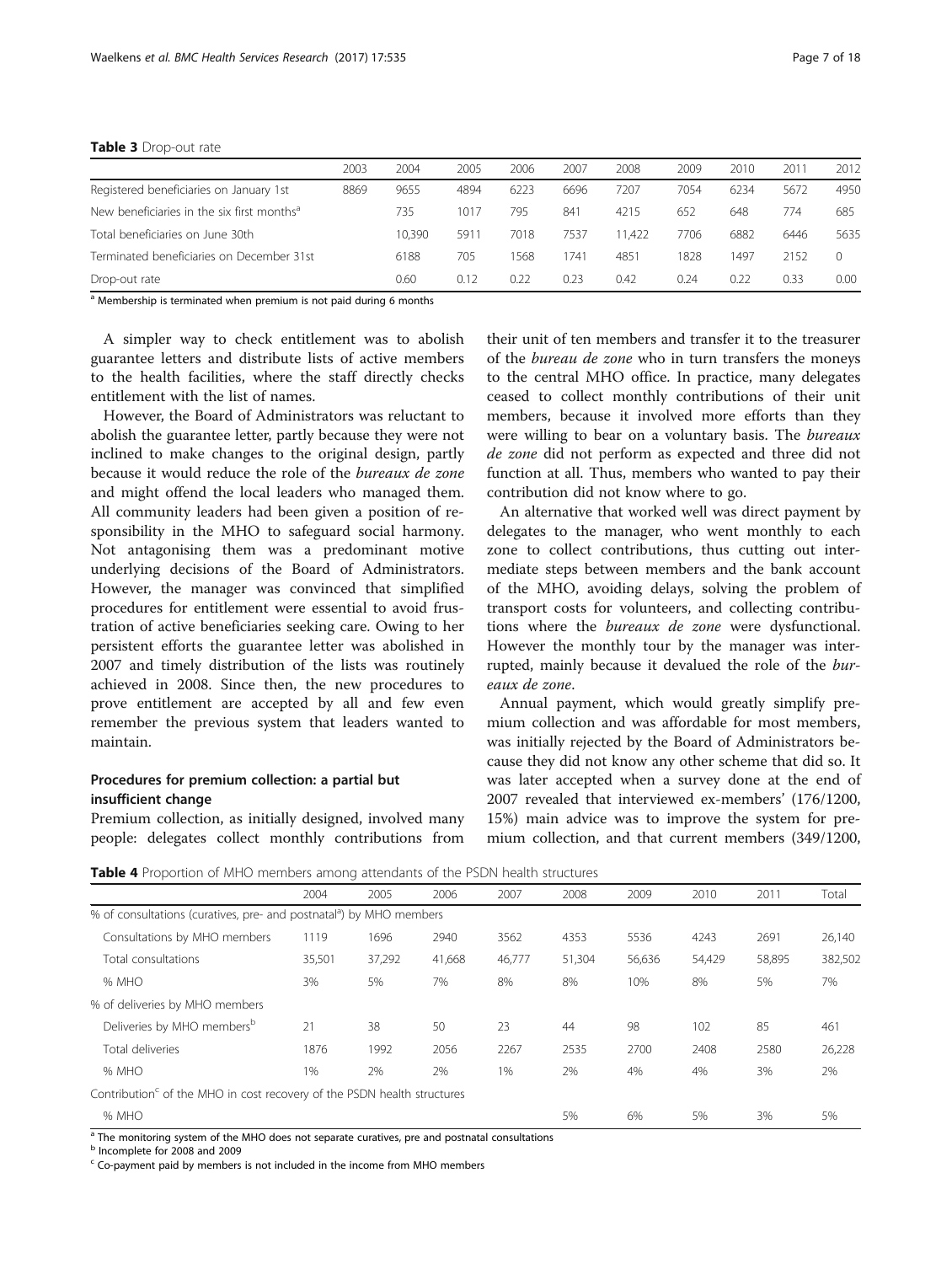| Problem                                                                                               | Discussed solutions                                                                                                                                                                                                                       | Implementation                                                                                                                                                                                                  |
|-------------------------------------------------------------------------------------------------------|-------------------------------------------------------------------------------------------------------------------------------------------------------------------------------------------------------------------------------------------|-----------------------------------------------------------------------------------------------------------------------------------------------------------------------------------------------------------------|
| Ineffective procedures for premium<br>collection:                                                     | Comprehensive revision of procedures<br>for premium collection:                                                                                                                                                                           |                                                                                                                                                                                                                 |
| - Monthly collection                                                                                  | - Annual collection<br>- Close follow-up of due renewals                                                                                                                                                                                  | - Option from 2008 onwards<br>- No close follow-up                                                                                                                                                              |
| - Transport to be paid by volunteers                                                                  | - Monthly tour of all zones by the manager                                                                                                                                                                                                | - Successfully executed during several months,<br>then interrupted                                                                                                                                              |
| - Many delegates are discouraged by<br>demanding tasks                                                | - Replacement of inactive delegates<br>- Transfer of tasks from volunteers to the<br>paid manager                                                                                                                                         | - No replacements<br>- No explicit transfer of tasks; in practice some<br>tasks were taken on by the manager                                                                                                    |
| - Mismanagement of funds by some<br>delegates                                                         | - Enactment of sanctions as stipulated in<br>the Statutes                                                                                                                                                                                 | - No sanctions; individual discussions by the<br>President of the MHO                                                                                                                                           |
| Complicated procedures for proving<br>entitlement when seeking care                                   | Abolishment of the 'guarantee letter' proving<br>entitlement and timely distribution of lists of<br>active beneficiaries to care providers                                                                                                | - Abolished in 2007<br>- Timely distribution of lists from 2008 onwards                                                                                                                                         |
| Poor understanding of multiple and<br>complicated rules and regulation                                | - Better information of leaders, delegates and<br>members about procedures, rights and obligations<br>- Simplification of procedures where possible                                                                                       | - Several training sessions for scheme leaders<br>and delegates<br>- Regular information campaigns                                                                                                              |
| Disinformation by recruiters with the<br>aim to register high numbers                                 | New information campaign; open exchange with<br>members about the initial disinformation by some                                                                                                                                          | Dynamic and candid information campaign<br>in 2004                                                                                                                                                              |
| information, disinformation and<br>mismanagement of funds                                             | Distrust of members resulting of insufficient New information campaign; transparency; better<br>communication; promotion of participation and<br>ownership                                                                                | Several information campaigns; no change in<br>communication style, participation and feeling<br>of belonging and ownership                                                                                     |
| No perception of belonging and ownership<br>by members                                                | Regular meetings with members in each zone to<br>discuss health subjects of general interest                                                                                                                                              | - Done during several months<br>- Successfully done in the zone of Zaatar                                                                                                                                       |
| Poor performance of delegates in positions<br>of responsibility, who had expected<br>personal rewards | - Replacement of inactive delegates by motivated<br>candidates<br>- Abolishment of bureaux de zone                                                                                                                                        | - No replacement of delegates<br>- No explicit changes in the role of the bureaux<br>de zone                                                                                                                    |
| Exclusion of the poorest and large<br>households; disinterest of wealthier<br>households              | - Creation of an equity fund<br>- Redefinition of 'the household'<br>- Discounts for large households<br>- Targeted information campaigns<br>- Advocacy with municipal administration to integrate<br>the MHO among other public services | - Done in 2005<br>- Spontaneous evolution towards the nuclear<br>family<br>- No discount for large households<br>- No campaigns to attract the wealthier<br>- No rapprochement with municipal<br>administration |
| Inaction of scheme leaders when faced<br>with unexpected problems                                     | - Responsive management aiming at problem solving<br>and members' satisfaction<br>- Continuing education                                                                                                                                  | - Leaders tried to improve implementation of<br>initial strategies; no change in management<br>style<br>- Frequent training workshops until 2008                                                                |

<span id="page-7-0"></span>Table 5 Identified problems and solutions, December 2003

29%) were largely in favour of annual payment, which was most interesting for informal sector workers with irregular income patterns [[22](#page-16-0)]. After the survey, annual payment was accepted and progressively made compulsory for new members. By 2012, most households paid an annual contribution, but not all problems were solved. Follow-up of renewals was not organised. Those who forgot to renew were not traced for reminding and their membership was terminated after 6 months of arrears.

Instead of focusing on measures that would improve retention of existing members, the Board of Administrators prioritised regular sensitisation campaigns to attract new members. Most recruiters, in their enthusiasm to bring in high numbers, registered households that had paid the membership fee only, without considering subsequent premium payments. Households that had paid a membership fee were usually not re-contacted, often did

not receive membership booklets, did not pay regular contributions and their membership was terminated at the end of the year. Between 2002 and 2012, a total of 5495 new members covering 26,841 beneficiaries had been recruited and registered. Then again, 4209 members covering 20,530 beneficiaries did not pay their premium and were terminated.

In 2012, the MHO leaders recognised that discontinued premium payment was still a major obstacle to expanding membership, but remained reluctant to fundamentally review procedures for premium collection or other measures to retain members.

# Maintaining dialogue with members: a successful initiative not extended

Where the delegate and/or the *bureau de zone* stopped functioning, it was difficult for ordinary members to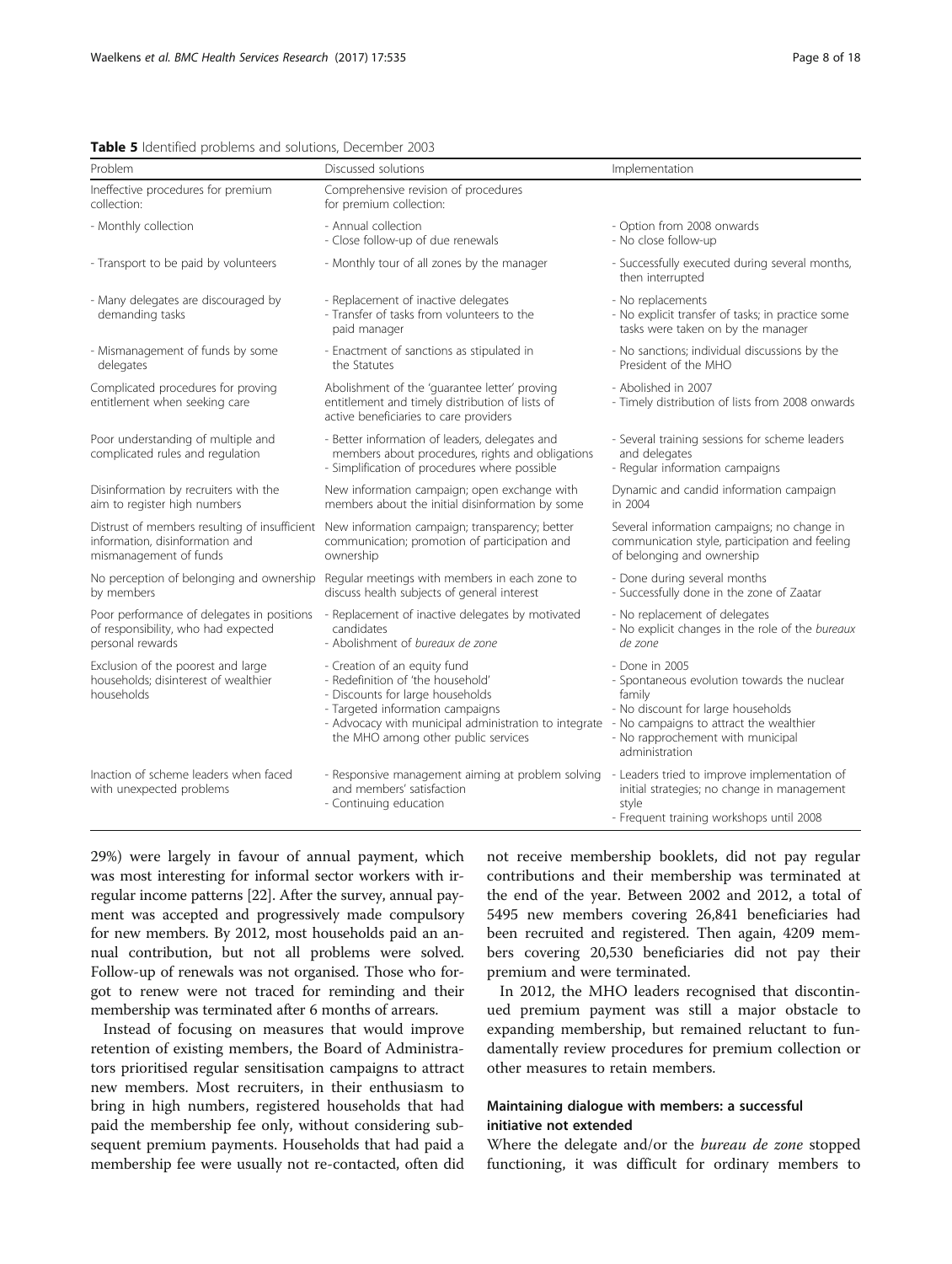<span id="page-8-0"></span>maintain contact with the MHO. To restore communication with members, the manager started organising meetings in each zone. When this initiative was stopped to reduce costs, she decided to organise members' meetings in the zone of Zaatar for which she held the bureau. Incidentally, the number of members of this zone increased from 5 households in 2005 to 148 households in 2012. Zaatar is the only zone where the number of active beneficiaries steadily increased over the years (Table 6). There is, for example, one unit of ten women who formed a Rotating Savings and Credit Association or ROSCA. Each month the one who receives the collected sum uses it to pay her annual premium. All are fairly well informed of the benefits, and when in doubt, they know where to get information. These are satisfied and motivated members. They attribute the positive result in their area to proper information of members, regular meetings, listening and adequate response to their problems, and mutual aid within the unit when necessary. This positive experience was not extended to other zones. Their children, once independent, become members.

# Cost containment: an essential change systematically ignored

In 2003 the fixed reimbursement of 10,000 MRO (36.8  $\epsilon$ ) for hospitalisation had been sufficient to cover patients' expenses in the close-by Cheikh Zayed Hospital. Hospital bills increased dramatically in subsequent years. Also medicines to be bought in private pharmacies that were routinely prescribed by hospital physicians were a huge burden especially for patients with chronic disease. Reimbursement for hospitalisation was increased to 20,000 MRO in 2005 and 30,000 MRO in 2011, but by then only covered a fraction of real expenses that were often over 100,000 MRO. Reimbursement of medicines bought in private pharmacies was introduced in 2005, but was in 2007 reduced from 50 to 30% for chronic diseases to remedy a deficit. In 2010, it was interrupted altogether until the balance between income and expenses was positive again. Each time, the reduction of benefits was followed by exit of disappointed members.

Cost containment strategies were included in the action plans from 2007 onwards. They involved documenting the real cost of hospitalisation and presenting this evidence to hospital management, discussing rational prescription and use of generic medicines with hospital physicians and members, and establishing a restrictive list of medicines covered by the MHO that included cheap generic medicines for chronic conditions available at first line. First steps were taken several times but the efforts were not continued. For example, in December 2009 the MHO carried out a survey in Cheikh Zayed Hospital in which patients of various wards were interviewed daily until their departure and asked to detail all their expenses. The results of the survey were not compiled, and the survey forms could later not be found. No list of covered medicines was introduced, nor was there discussion of prescription with hospital physicians.

Another realistic option to reduce members' expenditure was to make advantage of available subsidies. Public hospitals in Mauritania receive a substantial government subsidy to pay for health care of the poor. Applicants can approach the hospital's social services or request a certificate with the Department of Social Affairs (Direction des affaires sociales (DAS)). In 2007 the Health Equity Fund made an arrangement with the social services of Cheikh Zayed Hospital whereby 70% of the hospital bill for its members were paid by the government fund [\[44\]](#page-17-0). The MHO did not follow this example, nor did they engage the procedures for obtaining a certificate for free hospital care from the DAS.

In 2009 the National Health Insurance Fund (CNAM) opened another door. Its director proposed CNAM coverage for hospital care for the members of the MHO in return for a contribution to be negotiated. Finally, several international institutions present in Mauritania

Table 6 Average active beneficiaries per zone

| Zone              | 2004  | 2005   | 2006   | 2007   | 2008   | 2009   | 2010   | 2011   | 2012   |
|-------------------|-------|--------|--------|--------|--------|--------|--------|--------|--------|
| Dar Barka         |       |        | 274,5  | 248,7  | 434,4  | 360,3  | 200,8  | 72,1   | 71,5   |
| Dar Salam         | 359,2 | 871,7  | 488,75 | 439,8  | 411,3  | 432,0  | 439,8  | 387,3  | 496,5  |
| Eolienne          | 57,9  | 233,2  | 172,7  | 179,8  | 183,1  | 161,5  | 135,2  | 178,8  | 330,9  |
| Hay Saken         | 210,1 | 473,5  | 290,8  | 295,9  | 360,3  | 322,8  | 112,3  | 113,6  | 89,3   |
| Maison des jeunes | 40,8  | 157,5  | 755,9  | 202,2  | 273,1  | 591,1  | 556,3  | 473,3  | 449,8  |
| Tab Salam Diam    | 339,2 | 618,2  | 755,9  | 847,6  | 1206,9 | 1658,1 | 1118,7 | 640,1  | 735,6  |
| Tensoueilem       | 63,2  | 116,3  | 98,0   | 75,3   | 97,9   | 108,8  | 89,7   | 73,9   | 79,1   |
| Zaatar            | 52,8  | 112,2  | 142,1  | 191,6  | 261,2  | 387,3  | 432,2  | 467,5  | 629,5  |
| HEF <sup>a</sup>  |       |        |        |        |        |        | 59,8   |        |        |
| Total             | 1123  | 2582,6 | 2401,1 | 2480,8 | 3212   | 4021,9 | 3144,6 | 2406.5 | 2882,2 |
|                   |       |        |        |        |        |        |        |        |        |

<sup>a</sup>For other years beneficiaries of the Health Equity Fund are included in the numbers per zone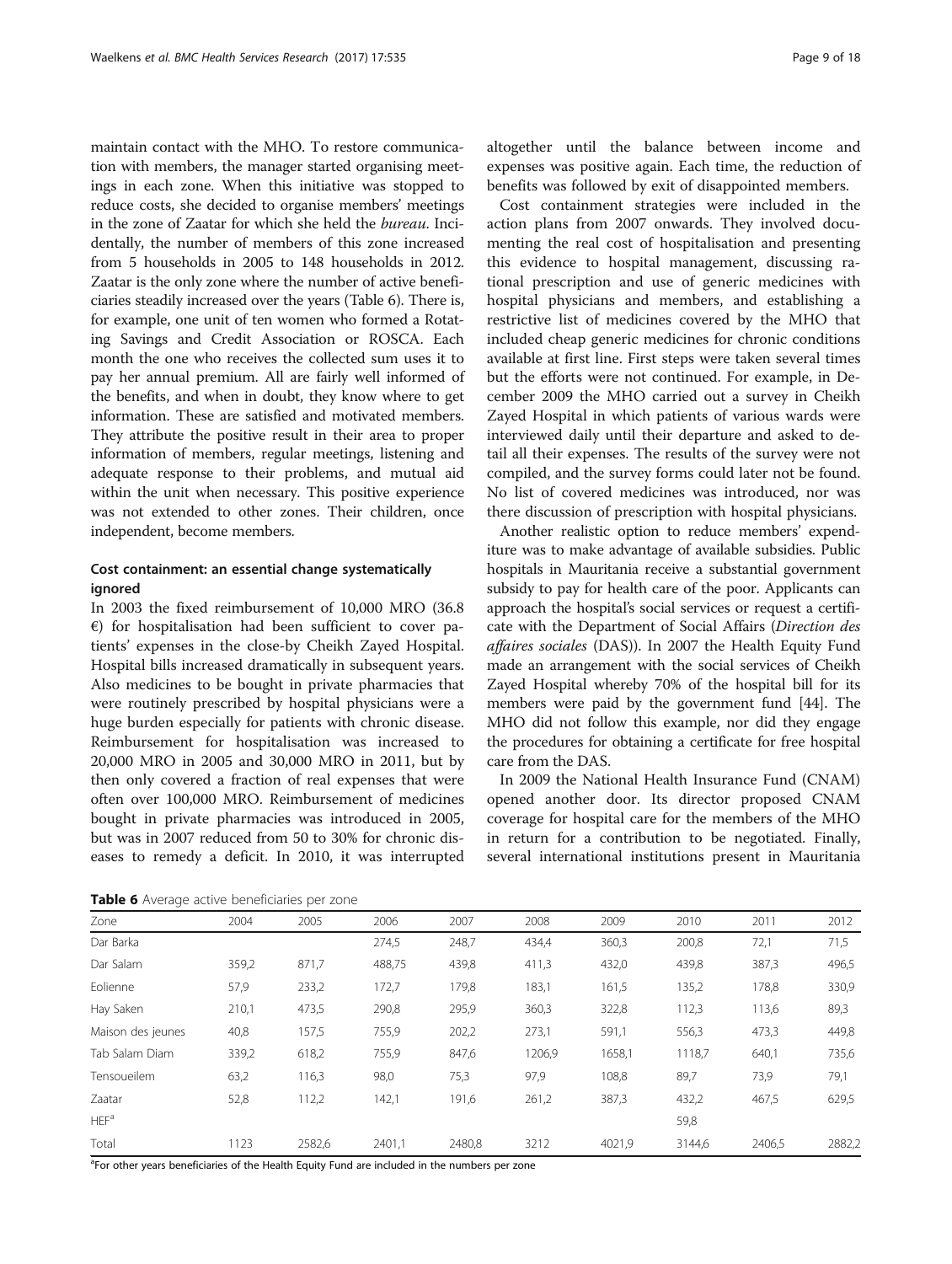may have welcomed the MHO as a rare initiative for social protection through which to channel their funds for universal coverage. They could, for example, have been interested in a pilot project looking into how best organise CNAM coverage for hospital care for MHO members, or how best cover people with chronic disease. Again, first steps were taken but no sustained efforts made to take advantage of these genuine opportunities.

# Decreasing the benefits to balance the books

Since no measures were taken to reduce expenses, how did the MHO deal with the ever increasing health care charges?

The benefits' package selected in 2003 had been limited. Once members had experienced health insurance, in 2004 the General Assembly asked for its expansion. The feasibility of changes in benefits was calculated by the PSDN support team and laboratory examinations, ambulatory hospital care and later caesarean section were included. Emboldened by the positive reactions of members, the Board of Administrators continued to expand the package in 2005 with reimbursement of medicines bought in private pharmacies and dental care, without, however, calculating what this would mean in terms of premium.

Substantial deficits in 2006 and 2007 required measures to restore financial viability. Premium was increased from 600 to 720 MRO (1.69 to 1.98 EUR) per year in 2008 and to 840 MRO (2.25 EUR) in 2012, but this did not fully compensate for price increases. Members agreed with the premium adaptations and, most being involved in micro-businesses, would have perfectly understood an annual adaptation of premium following inflation. There was also scope to do so: in 2007 average health expenses of non-members were 6214 MRO per person per year, when the annual premium was 720 MRO per person [\[22](#page-16-0)]. The MHO leadership, however, preferred to keep the premium low as a way to attract members. The MHO leadership, however, preferred to keep the premium low as a way to attract members.

If premium does not follow fee increases, other sources have to be found to maintain financial solvency. The main mechanism practiced to avoid deficits was to reduce benefits: either co-payment was raised, or coverage of services was reduced, both resulting in everincreasing out-of-pocket expenses and declining financial protection. For first line curative care, co-payment was increased from 50 MRO in 2004, to 100 MRO in 2009 and 200 MRO in 2010. In 2012, out-of-pocket spending for first line consultations represented 40% of the bill (Table 7); more than 50% in the health post of the PSDN that had always striven to provide quality care at the lowest price. As mentioned before, reimbursement of medicines for chronic care bought in private

|      |  | <b>Table 7</b> Proportion of consultations fees paid out-of-pocket in |  |  |  |
|------|--|-----------------------------------------------------------------------|--|--|--|
| 2012 |  |                                                                       |  |  |  |

| First line health facility | average Fee | co-payment | % co-payment |
|----------------------------|-------------|------------|--------------|
| <b>PSDN</b>                |             |            |              |
| Tab Salam Diam             | 575         | 200        | 0,35         |
| Tab El Avia                | 309         | 200        | 0,65         |
| Tab Fl Khair               | 369         | 200        | 0,54         |
| Tab Teissir                | 345         | 200        | 0,58         |
| Subtotal PSDN              | 466         | 200        | 0,43         |
| Government                 |             |            |              |
| Tensouïlim                 | 806         | 200        | 0,25         |
| Teyarett                   | 926         | 200        | 0,22         |
| Other                      |             |            |              |
| Tab Rava                   | 559         | 200        | 0,36         |
| Total                      | 495         | 200        | 0,40         |

pharmacies was reduced and also coverage of hospital care had become insubstantial. Increasingly members expressed the opinion that benefits were not worth affiliation.

Table [8](#page-10-0) gives an overview of the evolution of the benefit package and Table [9](#page-11-0) summarises the benefits' package as it was in 2012.

### Reluctance to change

When participative evaluation, identification of primary causes of stagnation and additional training on their management had not been sufficient to trigger change, training and support concentrated on the management cycle, specifically on evidence-based decision-making for change. Consequently Board members made good action plans that were still not put into practice. There were still other motives that hampered implementation.

At first, both MHO leaders and PSDN support team were reluctant to deviate from the original design inspired by the ILO model. The PSDN team soon understood the need to make adaptations, but the MHO leaders remained committed to the initial design. When results did not reflect expectations, tense relations between MHO leaders and PSDN also obstructed rational decision-making. The MHO leaders did not master all aspect of MHO management but did not easily take advice. Opposition sometimes seemed a way to manifest authority. Board members referred to their statutory authority when opposing change. Gradually, their conservative decisions undermined long-term viability of the MHO.

# Governance

According to the Statutes, elections should take place every 2 years to ensure rotation of members of management bodies. Such elections took place in 2005 and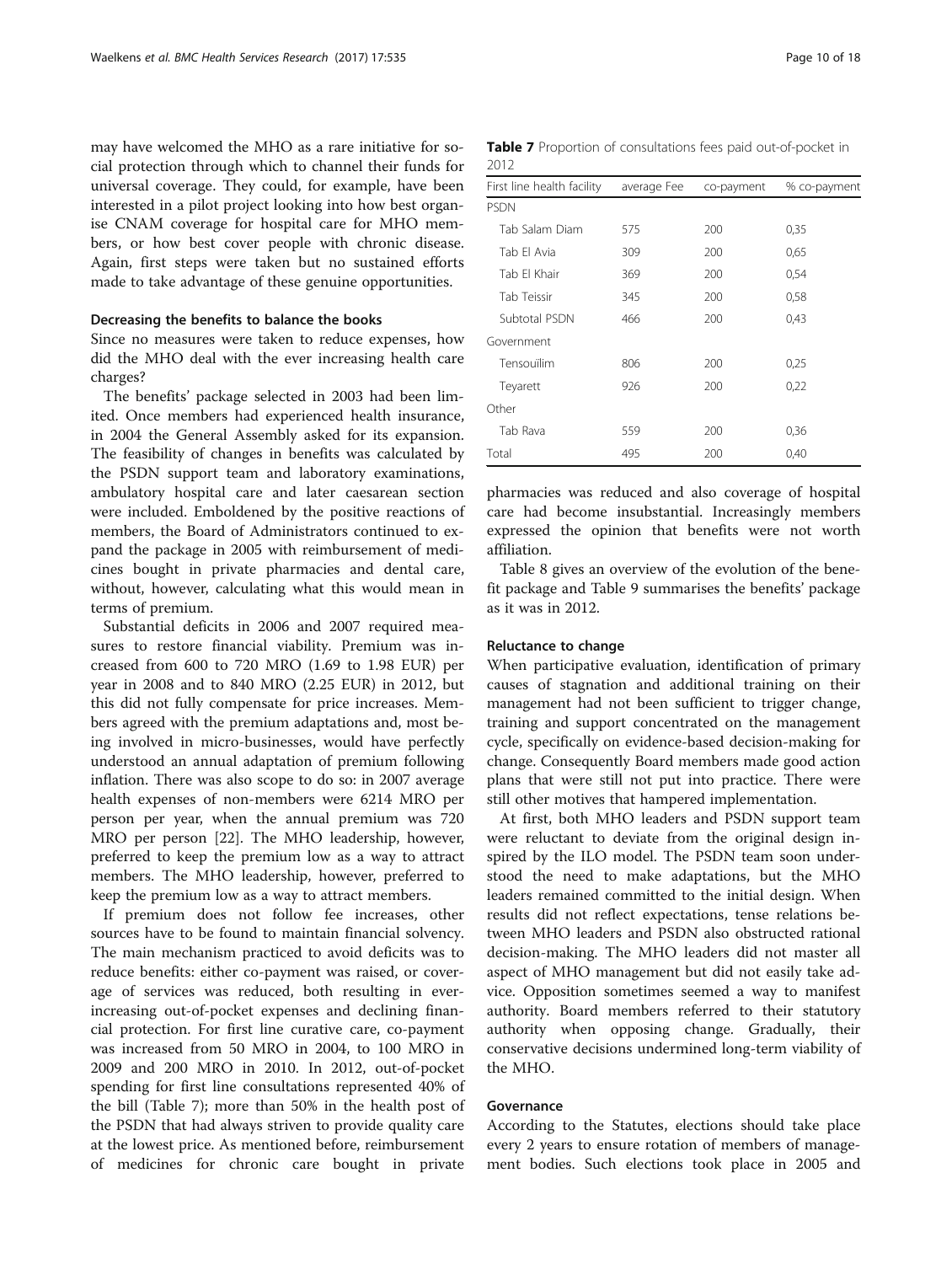<span id="page-10-0"></span>

|                                                                                                              | Payments by MCSDN |                    |              |                |                |                  |               |               |               |
|--------------------------------------------------------------------------------------------------------------|-------------------|--------------------|--------------|----------------|----------------|------------------|---------------|---------------|---------------|
|                                                                                                              | 2003              | 2004               | 2005         | 2007           | 2008           | 2009             | 2010          | 2011          | 2012          |
| First line health facilities                                                                                 | 4 of PSDN         | 5                  | $\sim$       | $\overline{a}$ | $\infty$       | $\infty$         | $\infty$      | $\infty$      | $\infty$      |
| Curative consultations                                                                                       | 50%               | Above 50 MRO       | Above 50 MRO | Above 50 MRO   | Above 50 MRO   | Above 100 MRO    | Above 200 MRO | Above 200 MRO | Above 200 MRO |
| Antenatal care                                                                                               | 50%               | 50%                | 75%          | 75%            | 75%            | 75%              | 75%           | 75%           | 75%           |
| Delivery                                                                                                     | 75%               | 75%                | 75%          | 75%            |                |                  |               |               |               |
| Fixed sum for obstetric care in PSDN<br>+ referral (risk is borne by PSDN)                                   |                   |                    |              |                | 75% = 2250 MRO | $75% = 2625$ MRO | 2600 MRO      | 2600 MRO      | 2600 MRO      |
| Normal delivery in other facilities                                                                          |                   |                    |              |                | 75%            | 75%              | 75%           | 75%           | 75%           |
| Laboratory examinations                                                                                      |                   | 50%                | 75%          | 75%            | 75%            | 75%              | 75%           | 75%           | 75%           |
| Dental care                                                                                                  |                   |                    | 50%          | 50%            | 50%            | 50%              | 50%           | 50%           | 50%           |
| Referral care                                                                                                |                   |                    |              |                |                |                  |               |               |               |
| Fixed reimbursement for hospitalisation 10,000 MRO 10,000 MRO                                                |                   |                    | 20,000 MRO   | 20,000 MRO     | 20,000 MRO     | 20,000 MRO       | 20,000 MRO    | 30,000 MRO    | 30,000 MRO    |
| Fixed reimbursement for complicated<br>delivery + emergency transport                                        | 5500 MRO          | <b>MRO</b><br>5500 | 5500 MRO     | 5500 MRO       |                |                  |               |               |               |
| delivery + emergency transport outside<br>Fixed reimbursement for complicated<br>PSDN obstetric care package |                   |                    |              |                | 5500 MRO       | 5500 MRO         | 5500 MRO      | 5500 MRO      | 5500 MRO      |
| Caesarean section (intervention only)                                                                        |                   |                    | 100%         | 100%           |                |                  |               |               |               |
| Caesarean section (intervention only)<br>outside PSDN obstetric care package                                 |                   |                    |              |                | 100%           | 100%             | 100%          | 100%          | 100%          |
| Ceiling for ambulatory care                                                                                  |                   | <b>MRO</b><br>5000 | 5000 MRO     | 5000 MRO       | 5000 MRO       | 5000 MRO         | 5000 MRO      | 5000 MRO      | 5000 MRO      |
| Medicines in private pharmacy                                                                                |                   |                    | 50%          | 50%            | 50%            | 50%              | 50%           | 50%           | 50%           |
| Medicines in private pharmacy for<br>chronic disease                                                         |                   |                    |              |                | 30%            | 30%              | 30%           | 30%           | 30%           |

Table 8 Evolution of benefits' package and financial coverage in the MCSDN: Summary 2003-2012 Table 8 Evolution of benefits' package and financial coverage in the MCSDN: Summary 2003–2012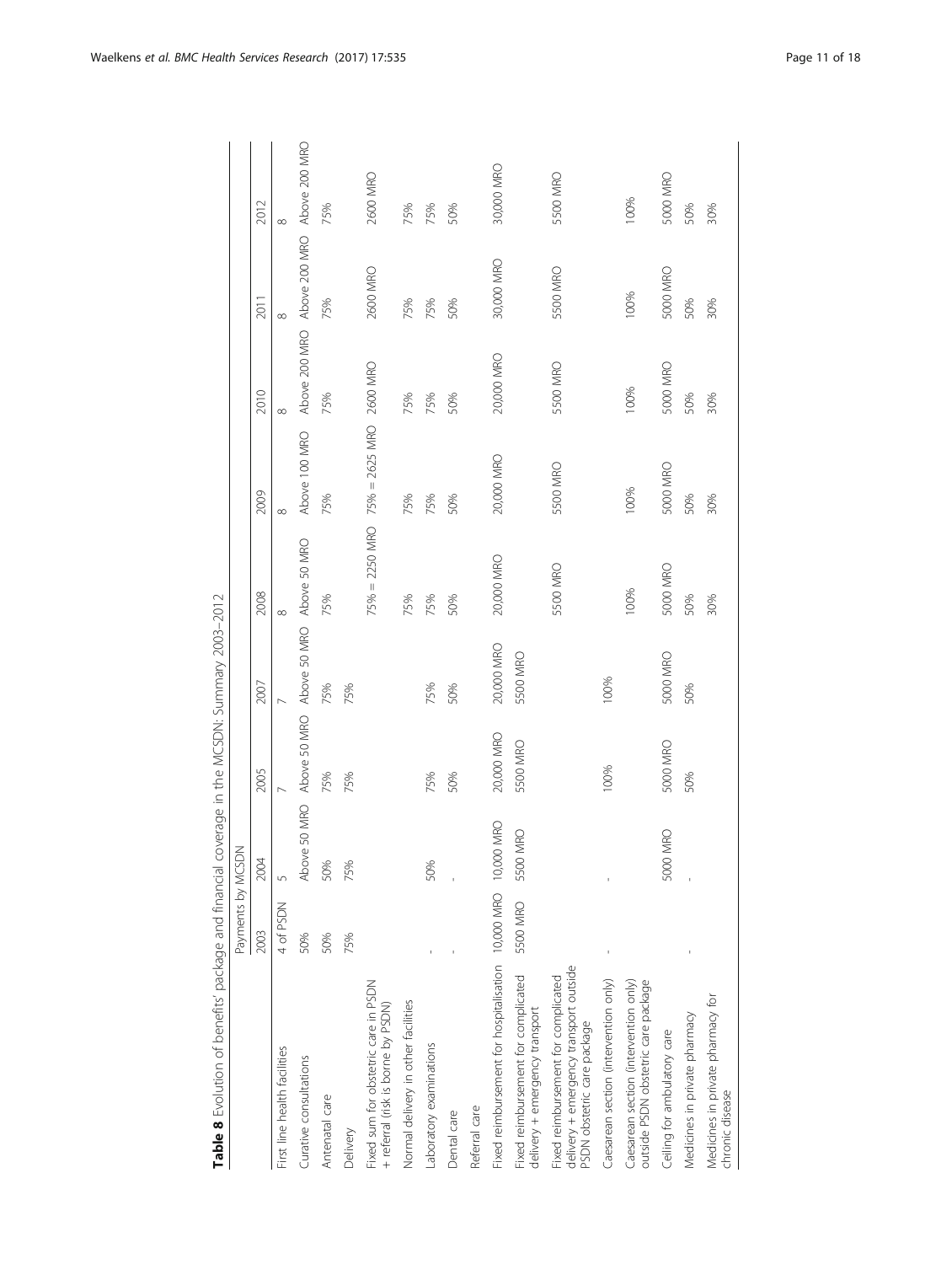| Services                                            | Type of coverage by<br>the MHO           |               | % co-payment Average amount of coverage<br>by the MHO in MRO and (EUR) | Average amount co-payment<br>in MRO and (EUR) |
|-----------------------------------------------------|------------------------------------------|---------------|------------------------------------------------------------------------|-----------------------------------------------|
| Outpatient curative care                            | 100% above deductible                    | Deductible    | 295 (0.79)                                                             | 200 (0.54)                                    |
| Antenatal care                                      | 75%                                      | 25%           | 900(2.4)                                                               | 300(0.8)                                      |
| Flat fee for delivery in PSDN<br>including referral | 75%                                      | 25%           | 2600 (6.97)                                                            | 900(2.4)                                      |
| Deliveries in non PSDN facilities                   |                                          |               |                                                                        |                                               |
| Normal delivery in other health centres             | 75%                                      | 25%           | 2607 (6.98)                                                            | 869 (2.33)                                    |
| Referral for complicated delivery +<br>transport    | Fixed reimbursement                      | Above ceiling | 5500 (14.74)                                                           | Unknown                                       |
| C-section in Cheikh Zayed<br>(technical act only)   | Fixed reimbursement                      | Above ceiling | 30,000 (80.4)                                                          | Unknown                                       |
| C-section in CHN (technical act only)               | Fixed reimbursement                      | Above ceiling | 20,000 (53.6)                                                          | Unknown                                       |
| Laboratory in first line                            | 75%                                      | 25%           | 1136 (3.04)                                                            | 379 (1.02)                                    |
| Dental care                                         | 50%                                      | 50%           | 1326 (3.55)                                                            | 1326 (3.55)                                   |
| Hospitalisation                                     | Fixed reimbursement                      | Above ceiling | 30,000 (80.4)                                                          | Unknown                                       |
| Ambulatory hospital services                        | 100% up to ceiling of 5000<br><b>MRO</b> | Above ceiling | 2776 (7.44)                                                            | 0                                             |
| Medicines in private pharmacy                       | 50% reimbursed                           | 50%           |                                                                        |                                               |
| Medicines in private pharmacy<br>for chronic care   | 30% reimbursed                           | 70%           |                                                                        |                                               |
| Average amount medicines in<br>pharmacy             |                                          |               | 821 (2.2)                                                              | Unknown                                       |

<span id="page-11-0"></span>**Table 9** Benefits package in 2012 and amounts paid by MHO and patient

2007, but the way they were organised did not allow new candidates to stand for office. The General Assembly could accept or reject a list of candidates proposed by the outgoing Board of Administrators. With minor changes, the same people were re-elected for positions in the Board of Administrators, Executive Committee, Control Committee and bureaux de zone. Since most of these structures were inactive – only a handful of Board members held occasional meetings – being elected for a position seemed an issue of importance.

In 2011, the supporting organisations thought that new, dynamic leaders needed to be found amongst the remaining active delegates and competent new recruits. Teachers contacted in schools and women of the centres for women's promotion did not react positively. Many women of the promotion centres had been members in the past. Several had been discouraged when they tried to participate in leadership and none were motivated to join again. Moreover, since the network of delegates was no longer operational, communication channels with members were broken, which made it a challenge to organise elections.

Democratic members' participation, evident during early meetings of the General Assembly, was reversed in subsequent years. Voting practice was regular and the majority vote respected, but the information given on which to base the vote was not always objective. The agenda changed from discussing and deciding priority

issues to communications by predominant community leaders. The last annual meeting of the GA took place in 2009. Members could still voice their opinion during the annual sensitisation campaigns, but these events were not conducive to productive exchange. Members expressed grievances without listening to answers, while the attitude of the MHO leaders was defensive rather than objectively considering the problem advanced.

In the end, a small group of leaders monopolised decision-making. Also the manager lost her spirit of innovation and executed routine tasks she would no longer question. The MHO design and procedures meant to promote greater participation, did not introduce new interactions between members. In fact, the opposite happened: the power structures and decision-making processes existing in the community were replicated in the MHO management.

# Social and ethnic tensions

Many of the attitudes that underlie the actions of the MHO leaders, and of all stakeholders, have their roots in traditional social order. Leadership is usually the domain of people of Maure origin, in society as in government institutions. For the members of the Board of Administrators of the MHO, predominantly of Pular origin, the MHO is an independent organisation that presents a rare opportunity to exert leadership. Defending their leadership and independence may explain why they stayed away from cooperation with other organisations.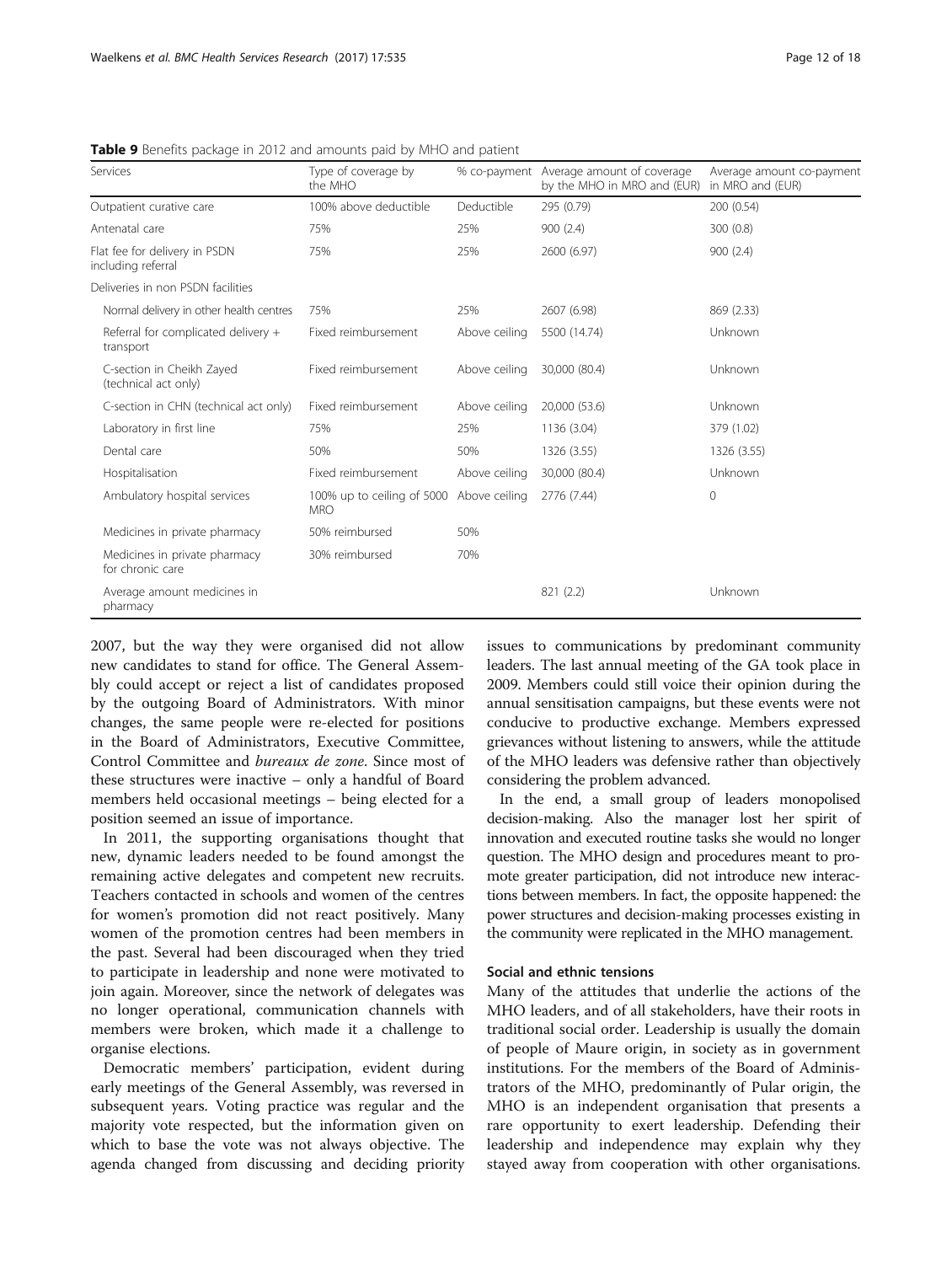For example, "the imperative to safeguard the autonomy of the MHO" justified their refusal to engage with local authorities for greater integration of the MHO into the socio-political structures of Dar Naïm. Hierarchical structures in society also underlie their reluctance to approach hospital physicians and discuss rational prescription.

Socio-economic belonging also influenced recruitment strategies. Most members of the MHO belonged to the poorer strata of society. Why recruitment among the wealthier people was rarely attempted was never clearly explained. Formal sector workers, estimated at 30% of the population of Dar Naïm in 2009, were covered by the National Health Insurance Scheme (CNAM) for 90% of hospitalisation fees, but they might have found coverage of the remaining sum and of first line care useful. Other higher income groups such as shopkeepers and taxi drivers had also not been approached.

A remark made in 2009 brought into attention the tensions between inhabitants of Dar Naïm, and their impact on the expansion of the MHO. When discussing low membership in the zones Eolienne and Tensouïlim (Table [6](#page-8-0)), the MHO leaders explained that spreading information had been insufficient because they did not know anyone there. After 9 years of MHO promotion, this argument did not seem credible. In fact, campaigning in these zones had been avoided because of the unease to approach people from different ethnic and socioeconomic background who live there. In addition, when in 2011 the PSDN recommended renewed efforts to attract the merchants, civil servants, health personnel, teachers and other professionals, members of the Board were aware that those new recruits could threaten their authority in the MHO and their position in the Board of Administrators. Instead, the Board of Administrators focused their recruitment efforts on those zones where they felt in-charge.

# Layers of primary causes and underlying drivers

Reluctance to implement needed changes was the main obstacle towards expansion of the MHO of Dar Naïm. This manifested itself in unwillingness to deviate from the initial strategies even when not well adapted to local circumstances, and in not engaging in planned activities in the fields of resource mobilisation, cost containment, cooperation and negotiation with partners, financial management, communication with members, members' retention and ultimately sustainability of the MHO.

Why the planned changes were not implemented can be explained by a combination of underlying grounds. Their insufficient preparedness for the task made it difficult for the members of the Board of Administrators to take adequate decisions. This should not have been an obstacle if they had been more open to training or advice on technical issues. Why they overruled advice had much to do with power relations, social status and personal fulfilment. Tensions about who was in charge sometimes overshadowed rational decision-making. The suggestions of the knowledgeable but female manager were usually not taken on board. Discussing cost containment with hospital physicians who had higher social status was avoided. Implementing change was perceived as proving original decisions wrong and therefore losing face. The MHO decision-makers withdrew into routine activities without recognising the long-term consequences of their decisions for the viability of the MHO. Their desire to remain in charge prevented other-minded delegates to join the Board of administrators. Ethnic and socio-economic tensions, finally, determined relations between actors and prevented inclusive recruitment.

## **Discussion**

The objective of this study was to understand why the MHO of Dar Naïm, set up in apparently favourable circumstances, did not achieve its potential. In this article, findings were organised around the outcome of membership. Like in most studies focusing on reasons for low membership, factors contributing to drop-out and low subscription were easily identified. Unlike most studies, our long-term involvement in the project gave us the opportunity to look into ensuing implementation. The focus shifted from, first, the design and implementation of technical aspects to, second, overall management practices and, third, underlying factors that hampered action. The next sections briefly set our findings against those of other studies past and present.

#### Looking into strategies and their implementation

Looking into the details of design and implementation processes was often the focus of early reports of CBHI programmes [\[2](#page-16-0), [4, 8, 36](#page-16-0), [37](#page-16-0), [45\]](#page-17-0) but seems now disregarded. There is reason to bring the nuts and bolts back into focus to question the effectiveness of certain procedures that are routinely put in place. For example, early reports recognised arrears in the collection of contributions as a widespread problem affecting financial viability of CBHI in West Africa [[2, 9\]](#page-16-0). Yet delays in premium payment were still observed in a recent study covering several schemes in Senegal [[46\]](#page-17-0). Like in Dar Naïm they identified premium collection by volunteers who had other professional duties and who had to use their own resources to pay for transport as contributing factors for high drop-out. Nonetheless, the monthly collection by volunteers remained the routine collection method.

For the leadership of the MHO of Dar Naïm, the fact that similar procedures were unchallenged in CBHI schemes in neighbouring Senegal was a more potent argument for status quo than analysis of local results was an argument for change. Yet our findings show that there is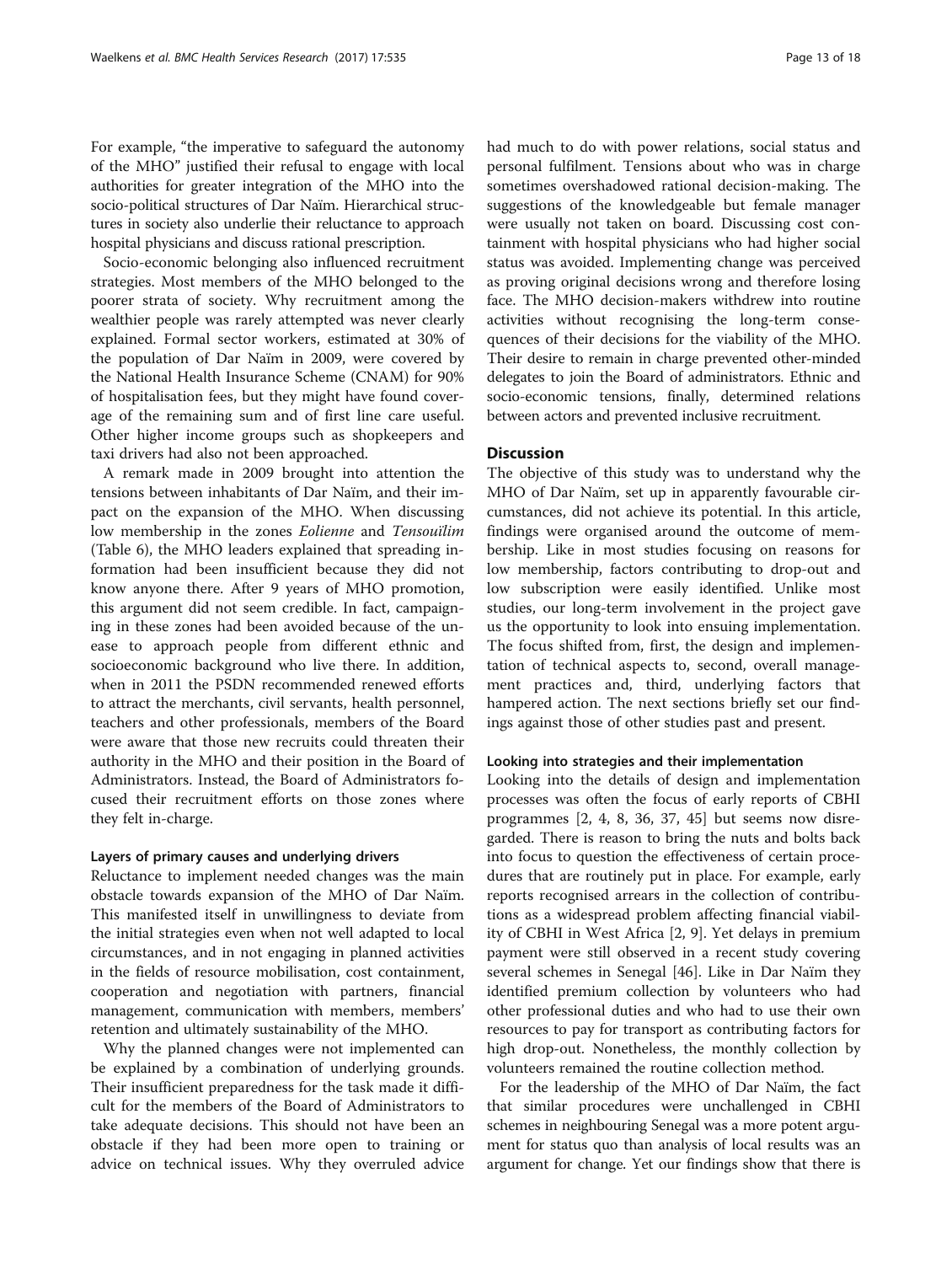scope for improvement when specific design and implementation issues are addressed: simplifying procedures for proving entitlement improved members' satisfaction, shifting tasks from volunteers to the paid manager improved premium collection, regular and organised platforms for communication with members reduced drop-out, and in the case of the health equity fund, seeking opportunities for tapping existing subsidies reduced the bill for the scheme.

#### Overall management practices

Also the capacity to manage CBHI schemes was already discussed in early reports [[2, 8,](#page-16-0) [47](#page-17-0)–[49](#page-17-0)] and has been often repeated since [\[5,](#page-16-0) [49](#page-17-0), [50](#page-17-0)]. Observed deficiencies in skills and knowledge are itemised for training: determination of contributions and benefit package, containing adverse selection, collection of contributions, accounting, marketing and communication, etc. The experience of Dar Naïm highlights a further need for more general management skills, such as using data produced by routine monitoring for planning, and, most importantly, management of change. The wide range of skills and knowledge required to reach high membership points at the need for skilled professional management instead of habitual voluntary management [\[3, 5](#page-16-0), [51](#page-17-0)]. Skilled professional management requires adequate remuneration, which can usually not be paid from members' contributions. A workable solution sought by many CBHI schemes is that members' contributions cover the health care expenses, while government or external subsidies cover management expenses. Many governments and external donors, however, still insist on financially selfsufficient CBHI schemes, a strategy that inevitably translates into unpaid management and low membership.

Yet the MHO of Dar Naïm *did* have a competent professional manager, able to execute most tasks and eager to learn new skills when needed. Her action was thwarted by the decisions of the Board of Administrators, which in turn points at the crucial role of governance and the underlying social processes that rule it.

### Governance

Governance of an MHO is characterised by decisionmaking by the members and their participation in management [[2](#page-16-0)]. Several hypotheses underlie the endorsement of active community participation as a determinant of membership. Well informed members would understand and accept the principles of risk-sharing and the mechanisms put in place to avoid threats such as adverse selection, overconsumption and abuse [\[8\]](#page-16-0). Transparency, accountability to members and participation in decisionmaking would enhance trust in scheme management [[52](#page-17-0)]. Voluntary participation in management would reduce costs and make the premium more affordable [\[46\]](#page-17-0). Social

control would reduce misuse and hence reduce costs [[42](#page-17-0)]. Scheme members joining hands would have more power to influence quality of care and prices and in this way make affiliation more attractive [\[53](#page-17-0)–[55](#page-17-0)].

The positive influence of members' involvement on membership was illustrated in our findings by the example of the zone of Zaatar. Main factors were access to information, a feeling of belonging and mutual aid to pay the premium. Other studies also show the positive influence of participation on membership [\[13](#page-16-0), [52](#page-17-0)]. Enrolment in the CBHI of Kisiizi in Uganda, for example, increased when members were consulted for defining the future orientation of the scheme [\[4\]](#page-16-0). More recently, a study in Senegal showed that the more active the mode of participation, the lower was drop-out and, on the other hand, people who dropped out were less inclined to actively participate, to trust management or to endorse the principles of risk-sharing [\[19](#page-16-0)].

Overall, however, community participation did not live up to its promises in the MHO of Dar Naïm. The need to actively promote change had been overlooked in governance like it was in technical management issues. In the same way as it was assumed that adequate technical design would automatically lead to expected results in terms of membership or social protection, it was assumed that carefully prepared organisational procedures would lead to participatory decision-making, without sufficient attention to implementation itself.

### Relations with external partners

Early studies discussed the relative weakness of CBHI schemes in their relationship with providers. Either they don't have sufficient knowledge to negotiate the most advantage payment mechanisms [\[2](#page-16-0)], or they lack authority to influence supply [\[36\]](#page-16-0). Only a minority of schemes effectively engaged in any strategic purchasing activities [[37\]](#page-16-0). In West Africa especially, relations between patients and health professionals were unequal [\[56](#page-17-0)] and a change in the balance of power between purchaser and provider may be difficult to obtain.

Two recent studies suggest that little has changed. In CBHI schemes in Benin, negotiation with health workers of the local health centre was possible but CBHI leaders had little influence at the higher levels of the health system [\[57\]](#page-17-0). In Senegal, MHOs seeking to negotiate conditions with hospitals had little bargaining power because of their relative insignificance for hospital finances [[46](#page-17-0)].

Similar results are reported from Indian CBHI schemes. A study investigating whether and how the common action of members as a group influenced access to quality health care identifies four mechanisms by which CBHI could in theory induce providers to improve services: (1) 'voting with the feet', (2) imposing rules through strategic purchasing, (3) put pressure on the authorities to regulate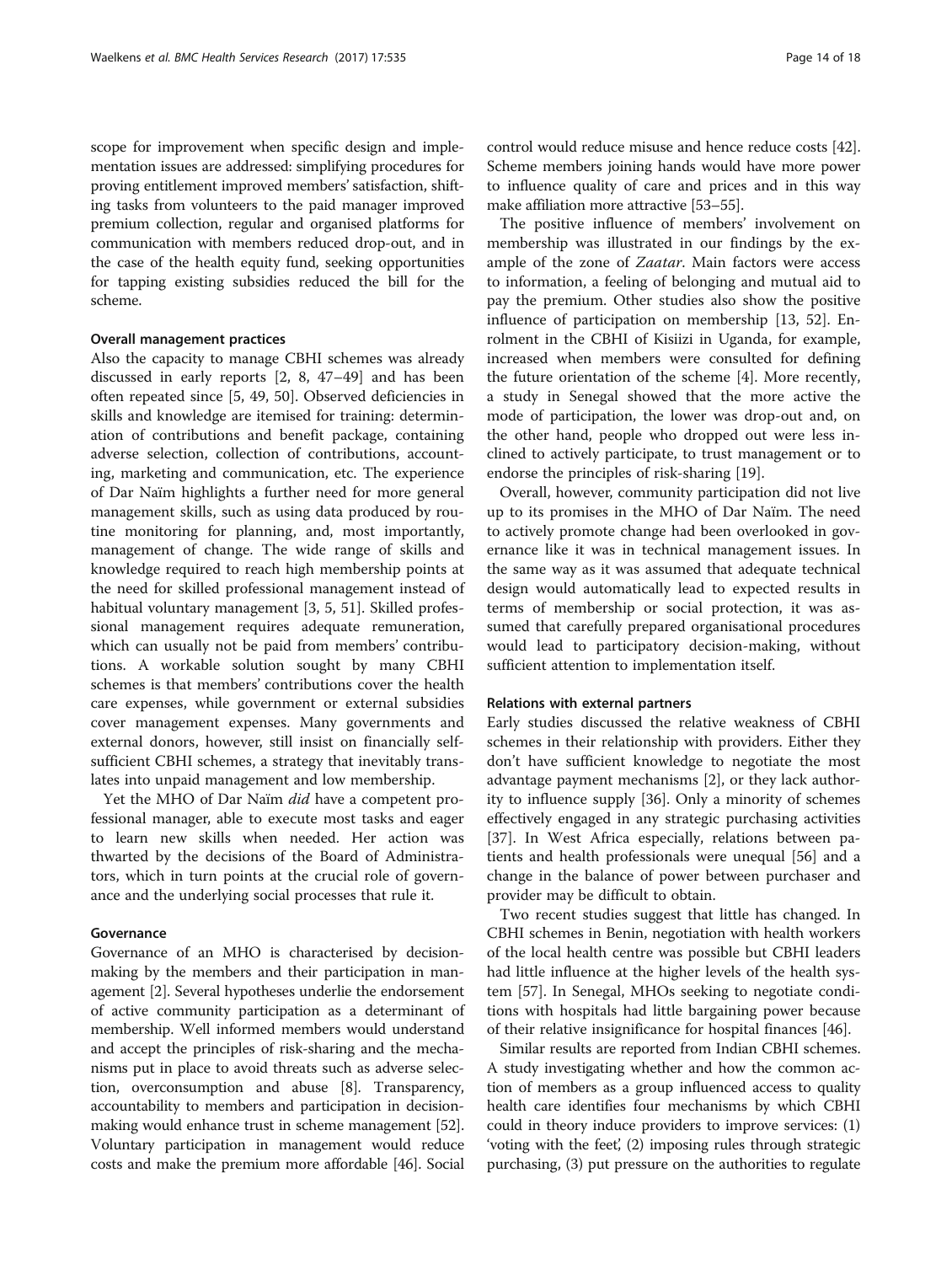and enforce regulations, and (4) transforming the power imbalance at the provider-patient interface [[55](#page-17-0)]. In practice, strategic purchasing mechanisms such as contracts with providers were put in place, but most schemes lacked the capacity to enforce compliance. The number of hospitalised members was too insignificant to have a voice. Influencing behaviour of hospital physicians, quality standards, prices and accountability mechanisms therefore relied on higher authority in the health system that can hold the hospital management to account. But members had no influence on regulation or its enforcement in practice.

The fourth mechanism of the theoretical framework, transforming the power imbalance at the providerpatient interface, requires a radical transformation of attitudes: from the providers a more respectful and less paternalistic approach towards the poor, and from the patients an effort to become active participants in their health.

This change in power relationships is a learning process for both patients and providers [\[53\]](#page-17-0) that, in Dar Naïm, was not even started. The MHO did not realise its theoretical potential to lobby as a group of users or to empower members in their dealings with health professionals, local authorities and other partners. The social capital framework discussed in the next section may be helpful to further explore the issue of power relations in the context of CBHI.

# Reasons for low membership from the point of view of social capital theories

A conceptual framework developed in 2008 to analyse reasons for low CBHI membership from the point of view of social capital theories [[58\]](#page-17-0) looks at bonding and bridging social capital at micro and macro level. At micro-level, bonding social capital, or ties within communities, creates the indispensable trust and solidarity among scheme members, but schemes that do not go beyond such close ties may remain too small for effective risk pooling or negotiation power. To reach larger membership, inter-community bridging relations need to be built to form an inclusive scheme uniting people from various communities or form federations where members prefer to identify with their basic unit [\[40](#page-16-0), [49, 59\]](#page-17-0).

Social capital at macro level concerns relations with government agencies and other institutions meant to assist local initiatives, with attention for the institutional capacity to provide the technical, legal, political and cultural environments required for development of the schemes [[59\]](#page-17-0) and direct individual relations with representatives of these institutions that enhance cooperation.

This framework was applied to CBHI schemes in Senegal where social capital was investigated as a determinant of membership [\[60](#page-17-0)]. Bridging social capital at local level was measured by membership of other community associations to which people belonged, and indeed, households enrolled in CBHI were significantly more likely to be members of other associations than non-member households. Also in Dar-Naïm, MHO members were more frequently member of other associations than non-members [\[22](#page-16-0)], but these networks were within a restricted community, did not transcend ethnic and social boundaries, and should rather be seen as intra-community networks creating bonding social capital. Efforts to strengthen bonds within the restrained community can be recognised in the decision to maintain the ineffective bureaux de zone in order to give all informal leaders a position of responsibility. On the other hand, the reluctance of the MHO leadership to build bridges to other communities is seen in their unwillingness to promote membership of the wealthier and people of Maure origin. CBHI membership in Dar Naïm suffered from the negative effects of bonding social capital, where strong intra-group ties, not compensated by inter-community networks, exclude other communities and engender isolation [[58](#page-17-0), [59\]](#page-17-0). Also at macro-level, the social fragmentation of the society was an obstacle to state/society bridging relations and to ties with individual representatives of these institutions.

# Limitations

Like for any case study, we cannot readily draw conclusions that universally apply. The specific underlying drivers uncovered in Dar Naïm are highly contextual. Applying the framework for analysis to other CBHI schemes and cross-case comparison may however enrich theory-building. Doing that is in turn limited by the substantial amount of data needed to explore a range of aspects over time, and by the time the analysis itself takes.

The researcher doing this analysis was the same who carried out the successive programme evaluations since 2003. Whether this is a limitation can be argued: on the one hand there may be a greater risk of bias, on the other hand, in-depth knowledge of the project may be an asset.

# **Conclusions**

Membership of the MHO of Dar Naïm remained far too low to consider CBHI as a promising strategy on the path towards universal health coverage in Mauritania. Taking into consideration the current knowledge on CBHI in Africa, three lessons from the analysis of the Dar Naïm MHO implementation process seem relevant for any CBHI programme that would have the ambition to extend coverage to populations earning a living in the rural and informal sector: the imperative to have a skilled professional management, the need to question indiscriminate applications of so-called 'standard'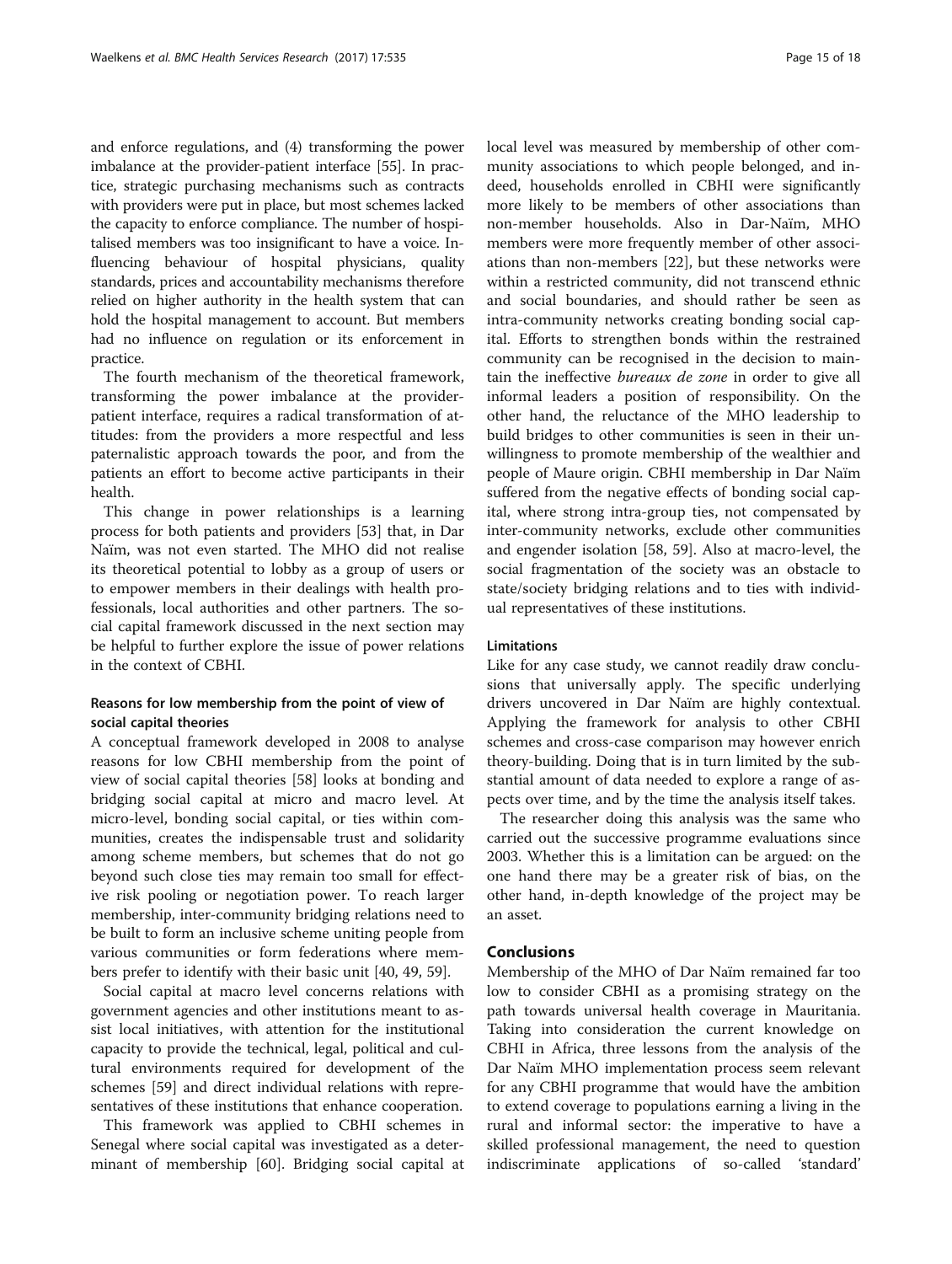procedures, and the need to take context into account in all phases of the design, implementation and evaluation of CBHI.

### Competent management

Setting up and managing a CBHI scheme that reaches high membership is a complex intervention that needs trained professional management, competent in a range of skills. Training should cover all aspects of CBHI management, from technical procedures such as costing of services and membership administration, to overall management issues including problem solving and management of change, and capacity to analyse broader societal issues and interpersonal relations. Countries that otherwise promote CBHI as a strategy on the path to universal coverage do not usually avail such comprehensive training for CBHI management. Skilled management requires adequate remuneration, which will need subsidies.

# Review 'standard' procedures

Unsatisfactory performance of CBHI is known, low membership seems accepted as a characteristic, and still regionally prevalent models are being routinely, even rigidly, implanted without much questioning, and produce the same modest results, again unquestioned. Instead, design, procedures and management style should be revised with creativity, and sound implementation itself given more chances. If a feasibility study is done, its results should guide adequate choices. Evaluation should go beyond results but critically investigate adequacy of design and implementation to reach the expected results. Also whether some hypothetical results attributed to CBHI are at all realistic should be questioned.

#### Context truly matters

Our analysis using a systems approach brought to light the overwhelming influence of social relations on decision-making, management practices and behaviour of the MHO leadership. Elsewhere, totally different underlying forces could be at play that influence results in the same way. It may be a crucial role of national or regional support centres to identify these drivers and accompany local management through the hurdles.

# **Endnotes**

Caritas Mauretanie [\(www.caritas.org/where-we-are/](http://www.caritas.org/where-we-are/middle-east-north-africa/mauritania) [middle-east-north-africa/mauritania\)](http://www.caritas.org/where-we-are/middle-east-north-africa/mauritania) <sup>2</sup>

<sup>2</sup>Now APSDN: Association pour la Promotion de la Santé à Dar Naïm [\(http://apsdn.org/\)](http://apsdn.org/) <sup>3</sup>

Memisa (<http://memisa.be>) provided financial support for the set-up and management of the PSDN, and subsequently the Mutual Health Organisation and the Health Equity Fund.

4 Institute of Tropical Medicine, Antwerp, Belgium ([http://www.itg.be\)](http://www.itg.be)

#### Abbreviations

CBHI: Community-based health insurance; CNAM: National Health Insurance Fund (Caisse Nationale d'Assurance Maladie); DAS: Department of Social Affairs (Direction des affaires sociales); EUR: Euro; HEF: Health Equity Fund; ILO: International Labour Organisation; ITM: Institute of Tropical Medicine; MCSDN: Mutual Health Organisation of Dar Naïm (Mutuelle communautaire de santé de Dar Naïm); MHO: Mutual health organisation; MRO: Mauritanian Ouguiya; PSDN: Projet Santé Dar Naïm; STEP: Strategies and Techniques against Social Exclusion and Poverty programme

#### Acknowledgements

The authors would like to thank all stakeholders for their unreserved willingness to explore together and get to the bottom line: interviewed MHO members and health system's officers, the management teams of the MHO, PSDN and Caritas Mauritanie, and Memisa Belgique who funded the project over the 10-year period.

#### Funding

This research received no specific grant from any funding agency in the public, commercial or not-for-profit sectors.

#### Availability of data and materials

The datasets used and/or analysed during the current study are available from the corresponding author on reasonable request.

#### Authors' contributions

MPW did data collection over the 10 years, carried out the retrospective analysis, and wrote the overall study report and the manuscript. YC and SL provided critical guidance respectively as supervisor and member of the advisory board of the PhD study and contributed to draft the manuscript. BC was supervisor during the 10 years of data collection, and participated substantially to various drafts of the manuscript. All authors read and approved the final manuscript.

#### Ethics approval and consent to participate

The original study protocol was approved by the ethics committee of the ITM. Consecutive changes made to the protocol in order to better meet the research question were approved in the context of a PhD thesis. The organisations involved in the development of the Mutual Health Organisation of Dar Naïm, i.e. Caritas Mauritanie, Memisa and the PSDN, gave their consent to use the reports of the successive evaluations of the Mutual Health Organisation of Dar Naïm, as well as all data provided during these evaluations, to conduct the study.

#### Consent for publication

The organisations involved in the development of the Mutual Health Organisation of Dar Naïm, i.e. Caritas Mauritanie, Memisa and the PSDN, gave their consent for publication of the manuscript.

#### Competing interests

The authors declare that they have no competing interests.

### Publisher's Note

Springer Nature remains neutral with regard to jurisdictional claims in published maps and institutional affiliations.

#### Author details

<sup>1</sup>Université libre de Bruxelles (ULB), School of Public Health, 808 Route de Lennik, 1070 Brussels, Belgium. <sup>2</sup>Université libre de Bruxelles (ULB), School of Public Health, Health Policy and Systems – International Health, 808 Route de Lennik, 1070 Brussels, Belgium. <sup>3</sup>Tulane University, School of Public Health and Tropical Medicine, Global Community Health and Behavioral Sciences, 1440 Canal Street, New Orleans, LA 70112, USA. <sup>4</sup>Department of Public Health – Equity & Health, Institute of Tropical Medicine, Nationalestraat 155, 2000 Antwerp, Belgium.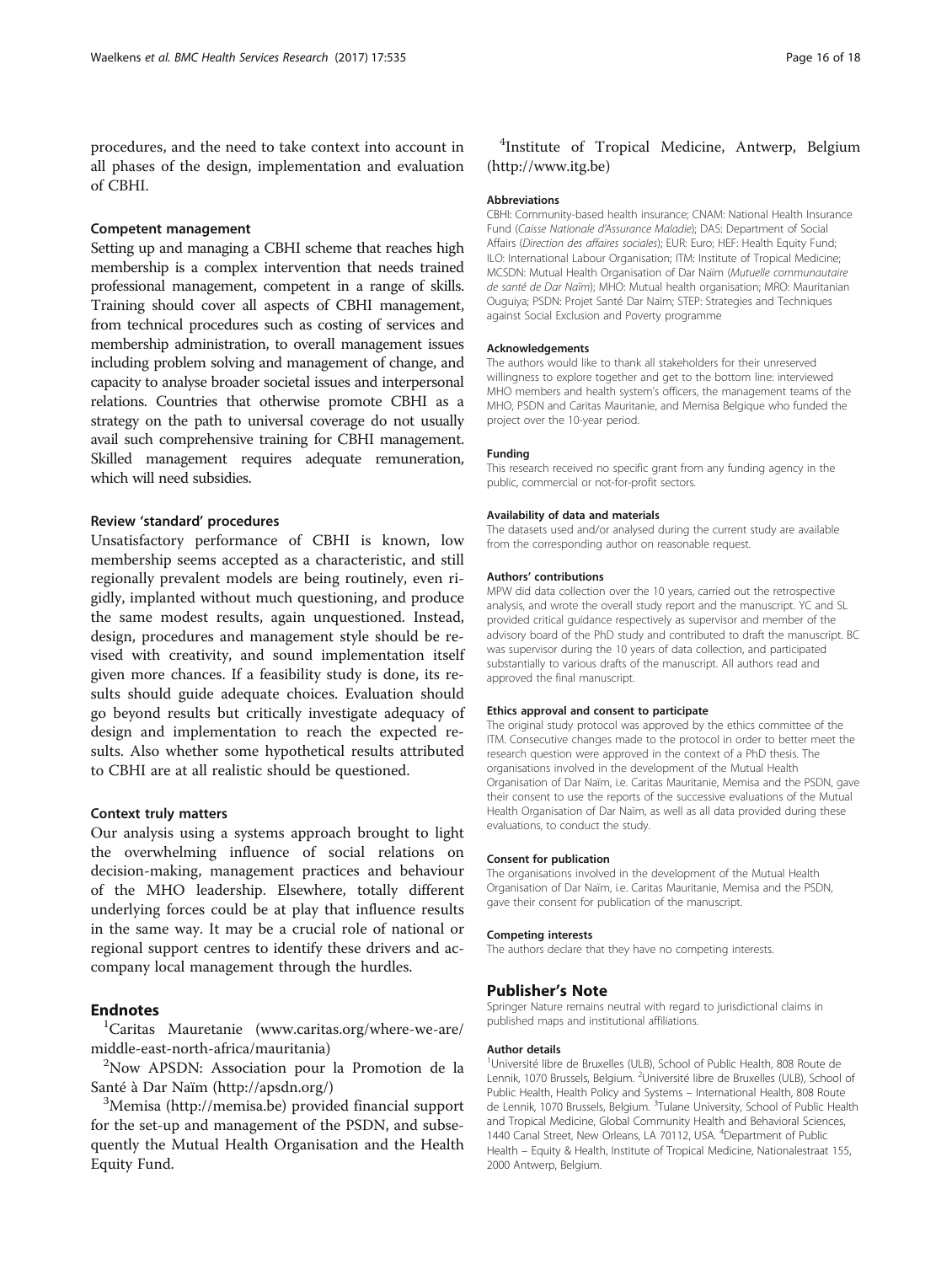### <span id="page-16-0"></span>Received: 11 December 2015 Accepted: 28 June 2017 Published online: 07 August 2017

#### References

- 1. Soors W, Devadasan N, Durairaj V, Criel B. Community health insurance and universal coverage: multiple paths, many rivers to cross. World Health Report 2010; Background Paper 48. World Health Organization. 2010. [http://](http://www.who.int/healthsystems/topics/financing/healthreport/48_CHI.pdf) [www.who.int/healthsystems/topics/financing/healthreport/48\\_CHI.pdf](http://www.who.int/healthsystems/topics/financing/healthreport/48_CHI.pdf). Accessed 11 Dec 2015.
- 2. Atim C. The contribution of mutual health organizations to financing, delivery, and access to health care: synthesis of research in nine west and central African countries. Partnerships for Health Reform Project; Abt Associates. 1998. [http://www.ilo.org/secsoc/information-resources/](http://www.ilo.org/secsoc/information-resources/publications-and-tools/Workingpapers/WCMS_SECSOC_110/lang%2D-en/index.htm) [publications-and-tools/Workingpapers/WCMS\\_SECSOC\\_110/lang%2D-en/](http://www.ilo.org/secsoc/information-resources/publications-and-tools/Workingpapers/WCMS_SECSOC_110/lang%2D-en/index.htm) [index.htm](http://www.ilo.org/secsoc/information-resources/publications-and-tools/Workingpapers/WCMS_SECSOC_110/lang%2D-en/index.htm). Accessed 11 Dec 2015.
- 3. Ndiaye P, Soors W, Criel B. Editorial: a view from beneath: community health insurance in Africa. Tropical Med Int Health. 2007;12:157–61.
- 4. Musau S. Community-based health insurance: Experiences and lessons learned from East and Southern Africa. Partnerships for Health Reform Project; Abt Associates. 1999. [http://pdf.usaid.gov/pdf\\_docs/Pnach317.pdf.](http://pdf.usaid.gov/pdf_docs/Pnach317.pdf) Accessed 11 Dec 2015.
- 5. De Allegri M, Sauerborn R, Kouyaté B, Flessa S. Community health insurance in sub-Saharan Africa: what operational difficulties hamper its successful development? Tropical Med Int Health. 2009;14:586–96.
- 6. Odeyemi I. Community-based health insurance programmes and the national health insurance scheme of Nigeria: challenges to uptake and integration. Int J Equity Health. 2014;13:20.
- 7. Hsiao W. Unmet Health Needs of Two Billion: Is Community Financing a Solution? HNP Discussion Paper. World Bank. 2001. [https://cdn1.sph.harvard.](https://cdn1.sph.harvard.edu/wp-content/uploads/sites/100/2012/09/hsiao_2001_-_unmet_needs_of_two_billion.pdf) [edu/wp-content/uploads/sites/100/2012/09/hsiao\\_2001\\_-\\_unmet\\_needs\\_](https://cdn1.sph.harvard.edu/wp-content/uploads/sites/100/2012/09/hsiao_2001_-_unmet_needs_of_two_billion.pdf) of two billion.pdf. Accessed 11 Dec 2015.
- Carrin G.. Community based health insurance schemes in developing countries: facts, problems and perspectives. Discussion paper EIP/FER/DP.E. 03.1. World Health Organisation. 2003. [http://www.who.int/health\\_](http://www.who.int/health_financing/en/community_based_health_dp_e_03_1.pdf) [financing/en/community\\_based\\_health\\_dp\\_e\\_03\\_1.pdf](http://www.who.int/health_financing/en/community_based_health_dp_e_03_1.pdf). Accessed 11 Dec 2015.
- 9. Criel B, Waelkens M. Declining subscriptions to the Maliando mutual health organisation in Guinea-Conakry (West Africa): what is going wrong? Soc Sci Med. 2003;57:1205–19.
- 10. De Allegri M, Sanon M, Sauerborn R. "To enrol or not to enrol?": a qualitative investigation of demand for health insurance in rural West Africa. Soc Sci Med. 2006;62:1520–7.
- 11. De Allegri M, Kouyaté B, Becher H, Gbangou A, Pokhrel S, Sanon M, et al. Understanding enrolment in community health insurance in sub-Saharan Africa: a population-based case-control study in rural Burkina Faso. Bull World Health Organ. 2006;84:852–8.
- 12. Basaza R, Criel B, Van der Stuyft P. Low enrolment in Ugandan community health insurance schemes: underlying causes and policy implications. BMC Health Serv Res. 2007;7:105.
- 13. Basaza R, Criel B, Van der Stuyft P. Community health insurance in Uganda: why does enrolment remain low? A view from beneath. Health Policy. 2008; 87:172–84.
- 14. Alkenbrack S, Jacobs B, Lindelow M. Achieving universal health coverage through voluntary insurance: what can we learn from the experience of Lao PDR? BMC Health Serv Res. 2013;13:521.
- 15. Haile M, Ololo S, Megersa B. Willingness to join community-based health insurance among rural households of Debub Bench District, Bench Maji Zone, Southwest Ethiopia. BMC Public Health. 2014;14:591.
- 16. Macha J, Kuwawenaruwa A, Makawia S, Mtei G, Borghi J. Determinants of community health fund membership in Tanzania: a mixed methods analysis. BMC Health Serv Res. 2014;14:538.
- 17. Marwa B, Njau B, Kessy J, Mushi D. Feasibility of introducing compulsory community health fund in low resource countries: views from the communities in Liwale district of Tanzania. BMC Health Serv Res. 2013;13:298.
- 18. Panda P, Chakraborty A, Dror D, Bedi A. Enrolment in community-based health insurance schemes in rural Bihar and Uttar Pradesh. India Health Policy Plan. 2014;29:960–74.
- 19. Mladovsky P. Why do people drop out of community-based health insurance? Findings from an exploratory household survey in Senegal. Soc Sci Med. 2014;107:78–88.
- 20. Atinga R, Abiiro G, Kuganab-Lem R. Factors influencing the decision to drop out of health insurance enrolment among urban slum dwellers in Ghana. Tropical Med Int Health. 2015;20:312–21.
- 21. Mebratie A, Sparrow R, Yilma Z, Alemu G, Bedi A. Dropping out of Ethiopia's community-based health insurance scheme. Health Policy Plan. 2015;30: 1296–306.
- 22. N'Diaye A. Enquête des déterminants sociaux et économiques, mutuelle de santé de Dar Naïm, Nouakchott, Mauritanie, 6 décembre 2007 au 5 février 2008. Caritas Mauritanie. 2008. [http://www.apsdn.org/index.php/apsdn/](http://www.apsdn.org/index.php/apsdn/enquete-des-determinants-sociaux-et-economiques) [enquete-des-determinants-sociaux-et-economiques.](http://www.apsdn.org/index.php/apsdn/enquete-des-determinants-sociaux-et-economiques) Accessed 11 Jan 2016.
- 23. BIT/STEP. Guide de gestion des mutuelles de santé en Afrique. Bureau International du Travail. 2003. [http://www.ilo.org/secsoc/information](http://www.ilo.org/secsoc/information-resources/publications-and-tools/Toolsandmodels/WCMS_SECSOC_106/lang%2D-fr/index.htm)[resources/publications-and-tools/Toolsandmodels/WCMS\\_SECSOC\\_106/](http://www.ilo.org/secsoc/information-resources/publications-and-tools/Toolsandmodels/WCMS_SECSOC_106/lang%2D-fr/index.htm) [lang%2D-fr/index.htm](http://www.ilo.org/secsoc/information-resources/publications-and-tools/Toolsandmodels/WCMS_SECSOC_106/lang%2D-fr/index.htm). Accessed 11 Dec 2015.
- 24. ILO. Health Micro-Insurance Schemes: Feasibility Study Guide. International Labour Office. 2005. [http://www.ilo.org/secsoc/information-resources/](http://www.ilo.org/secsoc/information-resources/publications-and-tools/Toolsandmodels/WCMS_SECSOC_143/lang%2D-en/index.htm) [publications-and-tools/Toolsandmodels/WCMS\\_SECSOC\\_143/lang%2D-en/](http://www.ilo.org/secsoc/information-resources/publications-and-tools/Toolsandmodels/WCMS_SECSOC_143/lang%2D-en/index.htm) [index.htm](http://www.ilo.org/secsoc/information-resources/publications-and-tools/Toolsandmodels/WCMS_SECSOC_143/lang%2D-en/index.htm). Accessed 11 Dec 2015.
- 25. ILO. Health Microinsurance Schemes: Monitoring and Evaluation Guide. International Labour Office. 2007. [http://www.ilo.org/secsoc/information](http://www.ilo.org/secsoc/information-resources/publications-and-tools/Toolsandmodels/WCMS_SECSOC_2620/lang%2D-en/index.htm)[resources/publications-and-tools/Toolsandmodels/WCMS\\_SECSOC\\_2620/](http://www.ilo.org/secsoc/information-resources/publications-and-tools/Toolsandmodels/WCMS_SECSOC_2620/lang%2D-en/index.htm) [lang%2D-en/index.htm](http://www.ilo.org/secsoc/information-resources/publications-and-tools/Toolsandmodels/WCMS_SECSOC_2620/lang%2D-en/index.htm). Accessed 11 Dec 2015.
- 26. Baltussen R, Bruce E, Rhodes G, Narh-Bana S, Agyepong I. Management of mutual health organizations in Ghana. Tropical Med Int Health. 2006;11:654–9.
- 27. Franco L, Mbengue C, Atim C. Social Participation in the Development of Mutual Health Organizations in Senegal. The Partners for Health Reformplus Project; Abt Associates Inc. 2004. [http://www.urc-chs.com/sites/default/files/](http://www.urc-chs.com/sites/default/files/SocialParticipationinMutuelleDevelopment.pdf) [SocialParticipationinMutuelleDevelopment.pdf](http://www.urc-chs.com/sites/default/files/SocialParticipationinMutuelleDevelopment.pdf). Accessed 11 Dec 2015.
- 28. PSDN. Mutuelle de Santé Communautaire de Dar-Naïm (Nouakchott). Etude participative de faisabilité. Caritas Mauritanie. 2002. [http://www.apsdn.org/](http://www.apsdn.org/index.php/apsdn/etude-participative-de-faisabilite) [index.php/apsdn/etude-participative-de-faisabilite.](http://www.apsdn.org/index.php/apsdn/etude-participative-de-faisabilite) Accessed 11 Jan 2016.
- 29. MSCDN. Statuts et Règlement Intérieur de la Mutuelle de Santé Communautaire de Dar Naïm. Caritas Mauritanie. 2003. [http://www.apsdn.](http://www.apsdn.org/index.php/apsdn/statuts) [org/index.php/apsdn/statuts.](http://www.apsdn.org/index.php/apsdn/statuts) Accessed 11 Jan 2016.
- 30. Meyer J. Qualitative research in health care. Using qualitative methods in health related action research. Brit Med J. 2000;320:178–81.
- 31. Lingard L, Albert M, Levinson W. Qualitative research: grounded theory, mixed methods, and action research. Brit Med J. 2008;337:459–61.
- 32. Criel B, Atim C, Basaza R, Blaise P, Waelkens MP. Community health insurance (CHI) in sub-Saharan Africa: researching the context [editorial]. Tropical Med Int Health. 2004:1041–3.
- 33. de Savigny D, Adam T. Systems Thinking for Health Systems Strengthening. Alliance for Health Policy and Systems Research; World Health Organization. 2009. [http://www.who.int/alliance-hpsr/resources/9789241563895/en/.](http://www.who.int/alliance-hpsr/resources/9789241563895/en/) Accessed 11 Dec 2015.
- 34. Barnett-Page E, Thomas J. Methods for the synthesis of qualitative research: a critical review. BMC Med Res Methodol. 2009;9:59.
- 35. Gale N, Heath G, Cameron E, Rashid S, Redwood S. Using the framework method for the analysis of qualitative data in multi-disciplinary health research. BMC Med Res Methodol. 2013;13:117.
- 36. Jakab M, Krishnan C. Community involvement in health care financing: Impact, strengths and weaknesses. A synthesis of the literature. World Bank. 2001. [http://library.cphs.chula.ac.th/Ebooks/HealthCareFinancing/](http://library.cphs.chula.ac.th/Ebooks/HealthCareFinancing/WorkingPaper_WG3/WG3_9.pdf) [WorkingPaper\\_WG3/WG3\\_9.pdf](http://library.cphs.chula.ac.th/Ebooks/HealthCareFinancing/WorkingPaper_WG3/WG3_9.pdf). Accessed 11 Dec 2015.
- 37. ILO. Extending Social Protection In Health Through Community Based Health Organizations. Evidence and challenges. International Labour Organisation. 2002. [http://www.ilo.org/public/english/protection/socsec/](http://www.ilo.org/public/english/protection/socsec/step/download/101p1.pdf) [step/download/101p1.pdf.](http://www.ilo.org/public/english/protection/socsec/step/download/101p1.pdf) Accessed 11 Dec 2015.
- 38. Ekman B. Community-based health insurance in low-income countries: a systematic review of the evidence. Health Policy Plann. 2004;19:249–70.
- 39. Palmer N, Mueller D, Gilson L, Mills A, Haines A. Health financing to promote access in low income settings – how much do we know? Lancet. 2004;364:1365–70.
- 40. Carrin G, Waelkens M, Criel B. Community-based health insurance in developing countries: a study of its contribution to the performance of health financing systems. Tropical Med Int Health. 2005;10:799–811.
- 41. Wipf J, Garand D. Performance indicators for microinsurance. A Handbook for Microinsurance Practitioners. 2nd Edition. Appui au développement autonome (ADA) asbl. 2010. [http://www.microinsurancecentre.org/.](http://www.microinsurancecentre.org/) Accessed 08.09.2016.